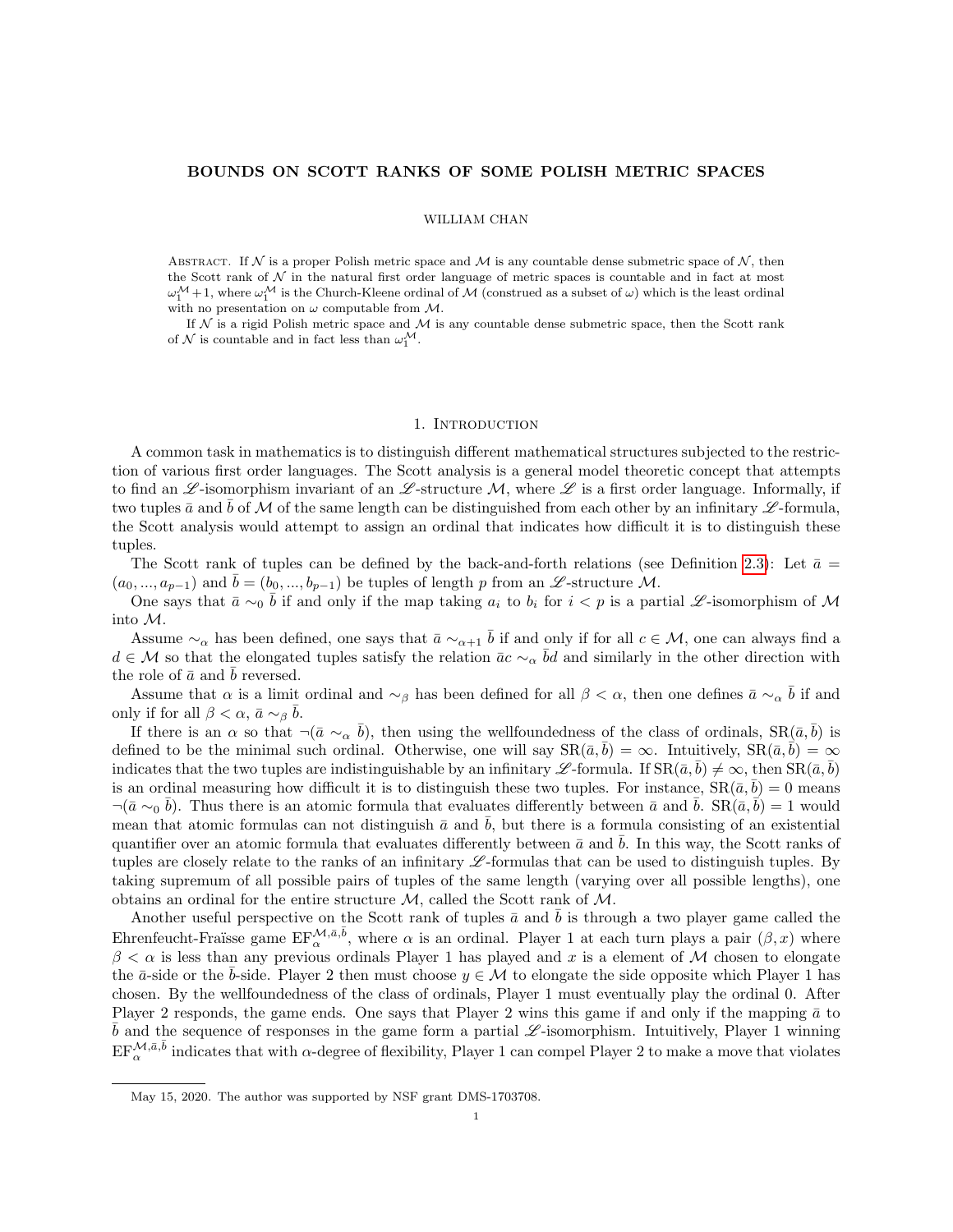a relation between the two tuples of  $\mathcal M$  expressible in the language  $\mathscr L$ . There is a close relationship between Player 2 having a winning strategy in  $EF_{\alpha}^{\mathcal{M},\bar{a},\bar{b}}$  and the back-and-forth relation  $\sim_{\alpha}$ .

By a cardinality consideration, the Scott rank of a tuple in  $\mathcal M$  is less than  $|\mathcal M|^+$ , the cardinal successor of  $|M|$ . Thus the Scott rank of M is less than  $|M|^+$ . In particular, if M is countable, then  $SR(\mathcal{M}) < \omega_1$ , the first uncountable ordinal. Moreover, Nadel showed there is a close relationship between the definability ofM and the bound on its Scott rank. Nadel ([\[14\]](#page-14-0)) showed that  $SR(\mathcal{M}) \leq \omega_1^{\mathcal{M}} + 1$  when M is considered as a subset of  $\omega$ . Here  $\omega_1^{\mathcal{M}}$  is the Church-Kleene ordinal relative to M which is the least ordinal  $\alpha$  which does not have a wellordering coded as a subset of  $\omega$  of ordertype  $\alpha$  which is (Turing) computable from M. It is also the minimal ordinal height of an admissible set containing  $M$ . An admissible set containing  $M$  is simply a transitive set containing  $M$  satisfying a weak set theory axiom system called Kripke-Platek  $(KP)$ set theory. The reader can consider an admissible set containing  $\mathcal M$  as essentially a miniature universe of set theory containing M.

Let  $M$  be a countable  $\mathscr{L}$ -structure. The back-and-forth process described above can be used to define a countable infinitary L-sentence  $\psi_{\mathcal{M}}$  so that for any countable L-structure N,  $\mathcal{N} \models \psi_{\mathcal{M}}$  if and only if M and N are  $\mathscr L$ -isomorphic. The rank of the sentence  $\psi_{\mathcal M}$  is closely related to the Scott rank of M and  $\psi_{\mathcal M}$ is roughly the conjunction of all the associated distinguishing formulas for all possible pairs of tuples. For more on the classical and effective Scott analysis for countable structures, see [\[12\]](#page-14-1), [\[14\]](#page-14-0), and [\[1\]](#page-14-2).

A particular instance of the above is the study of isometries of metric spaces. The natural first order language  $\mathscr U$  for metric structures consists of two binary relation symbols for each positive rational q whose intended interpretations are whether two points have distance less than or more than  $q$ . (See Definition [2.1.](#page-3-1))

A general metric space can have arbitrarily large cardinality and Scott rank. The collection of Polish metric spaces form a very interesting class of metric spaces. Polish metric spaces are complete separable metric spaces. An uncountable Polish metric space N must have cardinality  $2^{\aleph_0}$ . A priori, one has  $SR(\mathcal{N}) < (2^{\aleph_0})^+$ . There is some hope of doing better. If N is a Polish metric space, there is a countable submetric space  $\mathcal{M} \subseteq \mathcal{N}$ whose completion is N. By the general theory of Scott analysis mentioned above,  $\text{SR}(\mathcal{M}) < \omega_1$  and in fact  $SR(\mathcal{M}) < \omega_1^{\mathcal{M}} + 1$  since M is a countable structure. In some sense, M has full metric information of it own completion  $N$ . A very natural question asked by Fokina, Friedman, Koerwien, and Nies is whether M captures the first order metric structure of it own completion N well enough to imply that  $SR(\mathcal{N})$  is countable. If so, the author asks whether the Polish metric space  $\mathcal N$  with countable dense submetric space M satisfies the natural analog of Nadel's effective bounding result for countable structures.

<span id="page-1-0"></span>**Question 1.1.** ([\[9\]](#page-14-3) Fokina, Friedman, Koerwien, Nies) Let N be a Polish metric space. Is  $SR(\mathcal{N}) < \omega_1$ ? (Chan) If N is a Polish metric space and M is a countable dense submetric space of N, then is  $SR(N) \leq$  $\omega_1^{\mathcal{M}}+1?$ 

It appears that both questions are still open. (See [\[7\]](#page-14-4) and [\[8\]](#page-14-5).) There are partial answers to these questions. Fokina, Friedman, Koerwien, and Nies [\[9\]](#page-14-3) showed using some results of Gromov that if  $\mathcal N$  is a compact Polish metric space then  $SR(\mathcal{N}) \leq \omega + 1$ . (See also Theorem [3.4.](#page-6-0)) Doucha [\[7\]](#page-14-4) showed that although the cardinality of a Polish metric space  $\mathcal N$  is  $2^{\aleph_0}$ ,  $\text{SR}(\mathcal N)$  is less than or equal to  $\omega_1$ , the first uncountable ordinal. Thus Question [1.1](#page-1-0) is reduced to whether it is possible that there is a Polish metric space  $\mathcal N$  with  $\text{SR}(\mathcal{N}) = \omega_1$ .

The goal of this paper is to extend a positively answer to Question [1.1](#page-1-0) for other classes of Polish metric spaces by producing effective countable bounds on Scott rank. This paper will pursue this in the direction of admissibility theory and the Barwise and Jensen theory of infinitary logic in countable admissible fragments. The advantage of this approach is that one produce not only some desired objects but also an entire miniature universe (of a weak set theory KP) containing these objects. One can then perform a variety of arguments internally and externally of this model of KP and attempt to reflect internal phenomenon to the real world by absoluteness. This approach gives additional insight on the relation between the Scott rank of the Polish metric space  $\mathcal N$  and the definability complexity of any of its countable dense submetric space  $\mathcal M$ . It also seems to have the benefit of simplifying some technical arguments since the miniature universe of KP set theory can absorb some combinatorics.

Section [2](#page-3-2) provides the basic definitions. The first order language  $\mathscr U$  of metric spaces, the back-and-forth relations, the Ehrenfeucht-Fraïssé game, and the notion of Scott ranks of tuples and structures will be defined.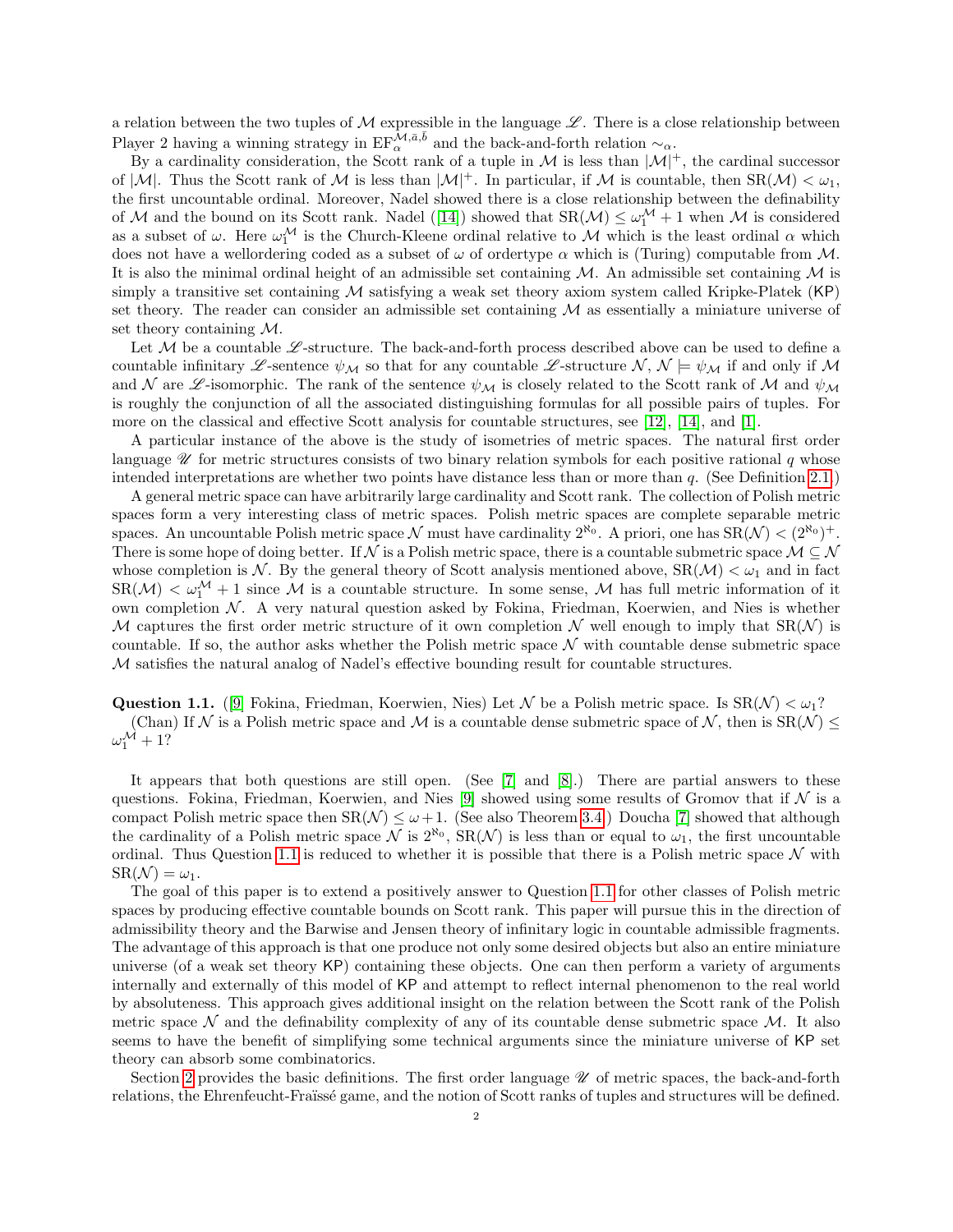Section [3](#page-4-0) will give a proof of the following result of Fokina Friedman, Koerwien, and Nies :

# **Theorem [3.4.](#page-6-0)** (9) Fokina, Friedman, Koerwien, Nies) If M is a compact Polish metric space, then  $SR(M) \leq \omega + 1.$

This result serves as a warmup for the later theorems in the paper. It contains the approximation idea but is simpler than the subsequent theorems since it involve only playing a single game and there are no admissible sets or ordinals of illfounded models of KP which are externally illfounded. Nies has mentioned to the author that they had originally proved this result using some theory develop by Gromov. The main combinatorial tool for the proof in this paper is to use the König lemma to produce a compact approximation system (see Definition [3.1\)](#page-4-1). The König lemma is the statement that every finitely branching tree has an infinite path. This is a natural combinatorial principle to apply in this setting since the König lemma is equivalent to the compactness of a certain closed subsets of  $\omega_{\omega}$ , in it usual topology. (For instance, the weak König lemma is equivalent to the compactness of the Cantor space,  $\omega_2$ .

A countable metric space M along with all its distance relations can be identified with a subset of  $\omega$ . Let  $\mathcal{C}(\mathcal{M})$  denote the metric completion of M. Note that the elements of the completion of M are represented by M-Cauchy sequence which are essentially reals, i.e. elements of  $\omega$ . The Ehrenfeucht-Fraüssé game on  $\mathcal{C}(\mathcal{M})$ requires Player 2 to give perfect responses in the sense that partial isometries need to be produced. Even if Player 1 plays elements of M in the Ehrenfeucht-Fraüssé game on  $\mathcal{C}(\mathcal{M})$ , Player 2 may need to respond with an element of  $\mathcal{C}(\mathcal{M})\setminus\mathcal{M}$  to maintain the isometry. However allowing the move to be M-Cauchy sequences makes the game no longer an integer game. This game can not be absorbed into any countable admissible set. To resolve this, Section [4](#page-6-1) defines a new approximation games  $G_{\alpha}^{f,\bar{a},\bar{b}}$  (see Definition [4.1\)](#page-7-0), where all the moves are ordinals and elements of  $M$ . Instead of playing perfect responses, Player 2 only needs to produce responses whose errors are no more than that prescribed by some  $f : \omega \to \mathbb{Q}^+$  which is a computable function that is strictly decreasing and converging to 0. Using this game, a new rank  $R(\bar{a}, \bar{b})$  for pairs of tuples  $(\bar{a}, \bar{b})$ will be defined.

It will be shown that  $\text{SR}(\bar{a}, \bar{b}) \leq R(\bar{a}, \bar{b})$ . Thus bounding  $R(\bar{a}, \bar{b})$  will suffice to give a bound on  $\text{SR}(\bar{a}, \bar{b})$ . A metric space is said to be proper if and only if every closed ball is compact. It will be shown that in proper Polish metric spaces, if  $(\bar{a}, \bar{b})$  is a limit of a sequence of points  $\langle(\bar{a}_n, \bar{b}_n): n \in \omega \rangle$  so that for all  $n \in \omega$ ,  $R(\bar{a}_n, \bar{b}_n) > \alpha$ , then  $R(\bar{a}, \bar{b}) > \alpha$ . The proof of this result requires playing countably infinite many games simultaneously and thinning out to countably infinite many games at each subsequent stage. In contrast, the main argument of [\[7\]](#page-14-4) involves  $\omega_1$ -many simultaneous games and requires a thinning to uncountable nonstationary subsets of  $\omega_1$  at subsequent stages.

Section [5](#page-10-0) reviews the basics of admissibility and the theory of infinitary logic in countable admissible fragment including the Jensen's model existence theorem and Barwise compactness. The main technical simplification comes from Fact [5.6](#page-11-0) which states that if there is an illfounded model  $\cal{A}$  containing  $\cal{M}$  and two pairs of tuples of M-Cauchy sequences,  $\bar{a}$  and b, so that A thinks that  $R(\bar{a}, b)$  is an A-ordinal which externally V thinks is  $\in^{\mathcal{A}}$ -illfounded, then one can find (in V) an autoisometry of the completion  $\mathcal{C}(\mathcal{M})$  taking  $\bar{a}$  to b. This is proved by taking Player 2's winning strategy in  $A$  for the game associated to the ordinal which is externally illfounded and using it to play forever externally in  $V$  to produce an autoisometry. Using this result and an application of Jensen's model existence theorem, one can establish Fact [5.7](#page-11-1) which asserts that for any pair of tuples  $(\bar{a}, \bar{b})$  of M-Cauchy sequences,  $\text{SR}(\bar{a}, \bar{b}) \leq R(\bar{a}, \bar{b}) < \omega_1^{\mathcal{M} \oplus \bar{a} \oplus \bar{b}}$ . This also gives Doucha's result that  $\text{SR}(\mathcal{C}(\mathcal{M})) \leq \omega_1$ .

Section [6](#page-13-0) contains the two main theorems of the paper. A metric space  $\mathcal N$  is rigid if and only if there are no nontrivial autoisometry of  $N$ .

# **Theorem [6.2.](#page-13-1)** If M is a countable metric space so that  $\mathcal{C}(\mathcal{M})$  is a rigid metric space, then  $\text{SR}(\mathcal{C}(\mathcal{M})) < \omega_1^{\mathcal{M}}$ .

Usually, in applications of the Jensen's model existence theorem, one can establish the consistency of the relevant theory of an appropriate countable admissible fragment by simply using the real universe as a model. For this theorem, one does not a priori know such an object exists in the real world and so one must establish the consistency of the relevant theory by using Barwise compactness.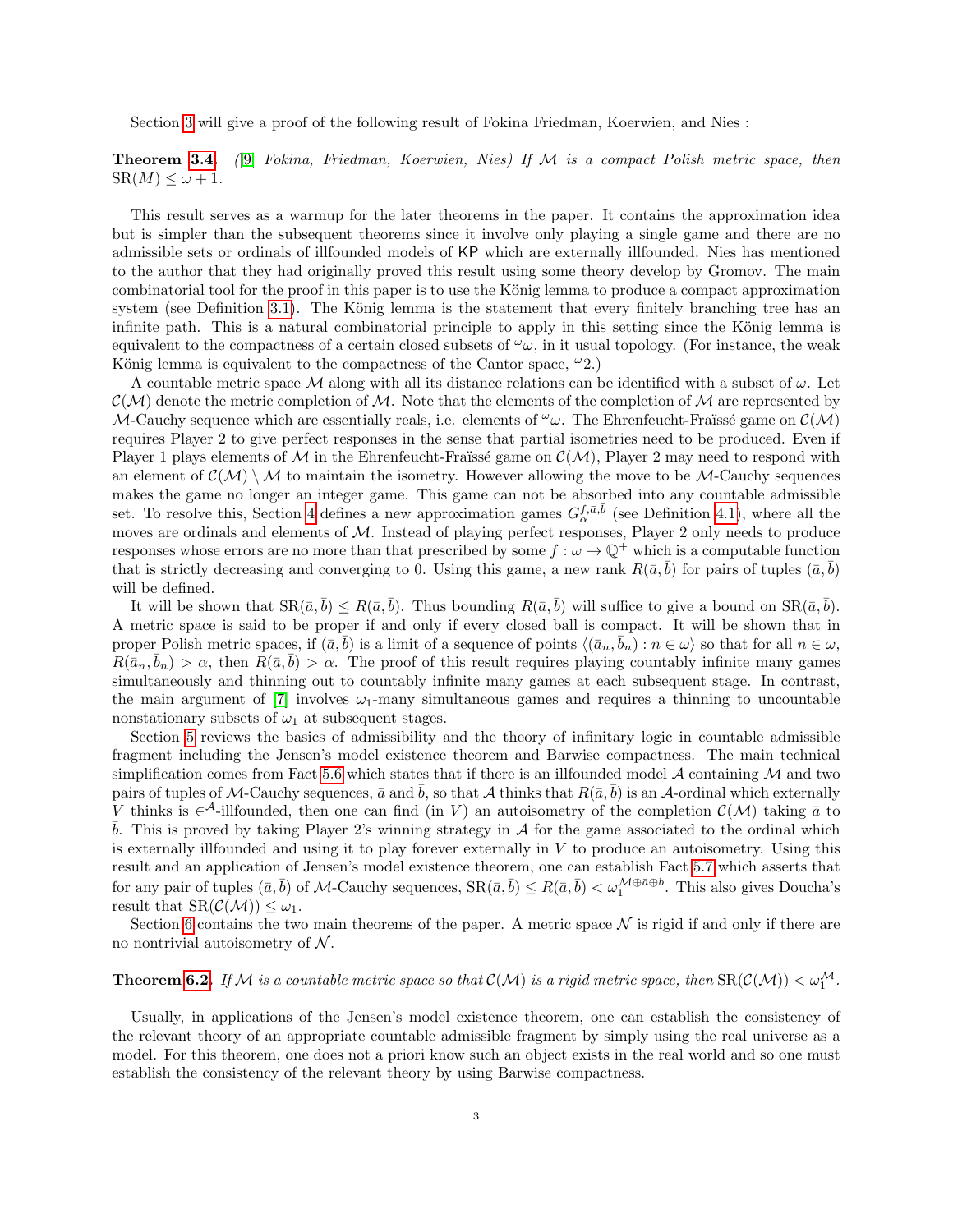If one assumes that the completion of a countable metric space is proper, one can prove the Scott rank of the completion is countable and has the analog of Nadel's effective bound:

**Theorem [6.3.](#page-14-6)** Let M be a metric space on  $\omega$ . Suppose  $\mathcal{C}(\mathcal{M})$  is a proper Polish metric space. Then  $SR(\mathcal{M}) \leq \omega_1^{\mathcal{M}} + 1.$ 

These two theorems extend a positive answer to Question [1.1](#page-1-0) (even the effective form) for the class of rigid Polish metric spaces and proper Polish metric spaces.

Since an early draft of this paper, Nies and Turetsky([\[15\]](#page-14-7)) have produced proofs and expanded some of the results here using recursion theoretic methods.

The techniques used here to analyze the first order Scott analysis of Polish metric spaces differ in flavor considerably from the classical and effective Scott analysis of countable structures of a countable first order language. The usual technique for finding bounds on Scott ranks for countable structures essentially involves looking at the closure ordinal of an appropriate monotone operator on the countable structure. (See the introduction of [\[6\]](#page-14-8) for some more details.) [\[4\]](#page-14-9) developed the Scott analysis for continuous logic for metric structures. (See [\[4\]](#page-14-9), [\[3\]](#page-14-10) and [\[6\]](#page-14-8) for the notation and more information.) [6] showed that if  $\mathscr L$  is a recursive language of continuous logic,  $\Omega$  is a weak modulus of continuity with recursive code,  $\mathcal D$  is a countable  $\mathscr L$ pre-structure, and  $\bar{\mathcal{D}}$  is its completion L-structure, then  $SR_{\Omega}(\bar{D}) \leq \omega_1^{\mathcal{D}}$ . (The definition of Scott rank in [\[4\]](#page-14-9) and [\[6\]](#page-14-8) is slightly different than the definition used in this paper resulting in a bound that differs by 1. See the introduction in [\[6\]](#page-14-8) for a brief explanation.) [\[6\]](#page-14-8) proves an effective bound on the continuous Scott rank depending on the countable dense substructure which is analogous to the effective bound in the classical Scott analysis for countable structure. Moreover in [\[6\]](#page-14-8), the bound is obtained as a closure ordinal of a certain monotone operator on the countable dense substructure which is positive  $\Sigma$ -definable in an appriopriate admissible set; much like the classical case for countable structures. This may suggest that the metric Scott analysis in continuous logic is the correct and fruitful way to generalize the Scott analysis to Polish metric spaces.

The author would like to acknowledge Alexander Kechris and André Nies for comments on earlier drafts of this paper.

# 2. Basics

<span id="page-3-2"></span><span id="page-3-1"></span>**Definition 2.1.** The language of a metric space, denoted  $\mathscr{U}$ , is the following:  $\mathscr{U} = \{d_q, d^q : q \in \mathbb{Q}^+\}$ , where for each  $q \in \mathbb{Q}^+$ ,  $\dot{d}_q$  and  $\dot{d}^q$  are binary relation symbols.

If  $\mathcal{M} = (M, d)$  is a metric space on the set M with distance function d, then M is given the canonical W-structure by defining  $(\dot{d}_q)^{\mathcal{M}}(x, y) \Leftrightarrow d(x, y) < q$  and  $(\dot{d}^q)^{\mathcal{M}}(x, y) \Leftrightarrow d(x, y) > q$ .

Fact 2.2. Let M and N be two  $\mathcal U$ -structures which are metric spaces. There is a bijective isometry between M and N if and only if there is a  $\mathcal U$ -isomorphism between M and N.

<span id="page-3-0"></span>**Definition 2.3.** Let  $\mathscr L$  be any countable first order language. Let  $\mathcal M$  be a  $\mathscr L$ -structure. For each ordinal  $\alpha$ , the relation  $\sim_{\alpha}$  is defined on tuples from M of the same length as follows:

Let  $\bar{a} = (a_0, ..., a_{p-1})$  and  $\bar{b} = (b_0, ..., b_{p-1})$ , where  $p \in \omega$ .

 $\bar{a} \sim_0 \bar{b}$  if and only if the map sending  $a_i$  to  $b_i$  for all  $i < p$  is a partial  $\mathscr{L}$ -isomorphism.

 $\bar{a} \sim_{\alpha+1} \bar{b}$  if and only if for all  $a \in M$ , there exists a  $b \in M$  so that  $\bar{a}a \sim_{\alpha} \bar{b}b$  and for all  $b \in M$ , there exists an  $a \in M$  so that  $\bar{a}a \sim_{\alpha} \bar{b}b$ .

If  $\beta$  is a limit ordinals, then  $\bar{a} \sim_{\beta} \bar{b}$  if and only if for all  $\alpha < \beta$ ,  $\bar{a} \sim_{\alpha} \bar{b}$ .

Define  $SR(\bar{a}, \bar{b}) = \min\{\mu \in ON : \neg(\bar{a} \sim_\mu \bar{b})\}\$ if this set is nonempty. Otherwise  $SR(a, b) = \infty$ .

Define  $\text{SR}(\bar{a}) = \sup \{ \text{SR}(\bar{a}, \bar{b}) : \bar{b} \in \text{R}^d \mid M \wedge \text{SR}(\bar{a}, \bar{b}) \neq \infty \}.$ 

Finally,  $SR(\mathcal{M}) = \sup \{ SR(\bar{a}) + 1 : \bar{a} \in \leq^{\omega} \mathcal{M} \}.$ 

**Definition 2.4.** Let  $\mathscr L$  be some countable first order language. Let M be a  $\mathscr L$ -structure. For some  $p \in \omega$ , let  $\bar{a} = (a_0, ..., a_{p-1})$  and  $\bar{b} = (b_0, ..., b_{p-1})$  be tuples from M. Let  $\alpha$  be an ordinal. The Ehrenfeucht-Fraüssé game  $\mathrm{EF}_{\alpha}^{\mathcal{M},\bar{a},\bar{b}}$  is defined as follows:

If  $\alpha = 0$ , then Player 2 wins if and only if the map  $a_i \mapsto b_i$  for each  $i < p$  is a partial  $\mathscr L$ -isomorphism.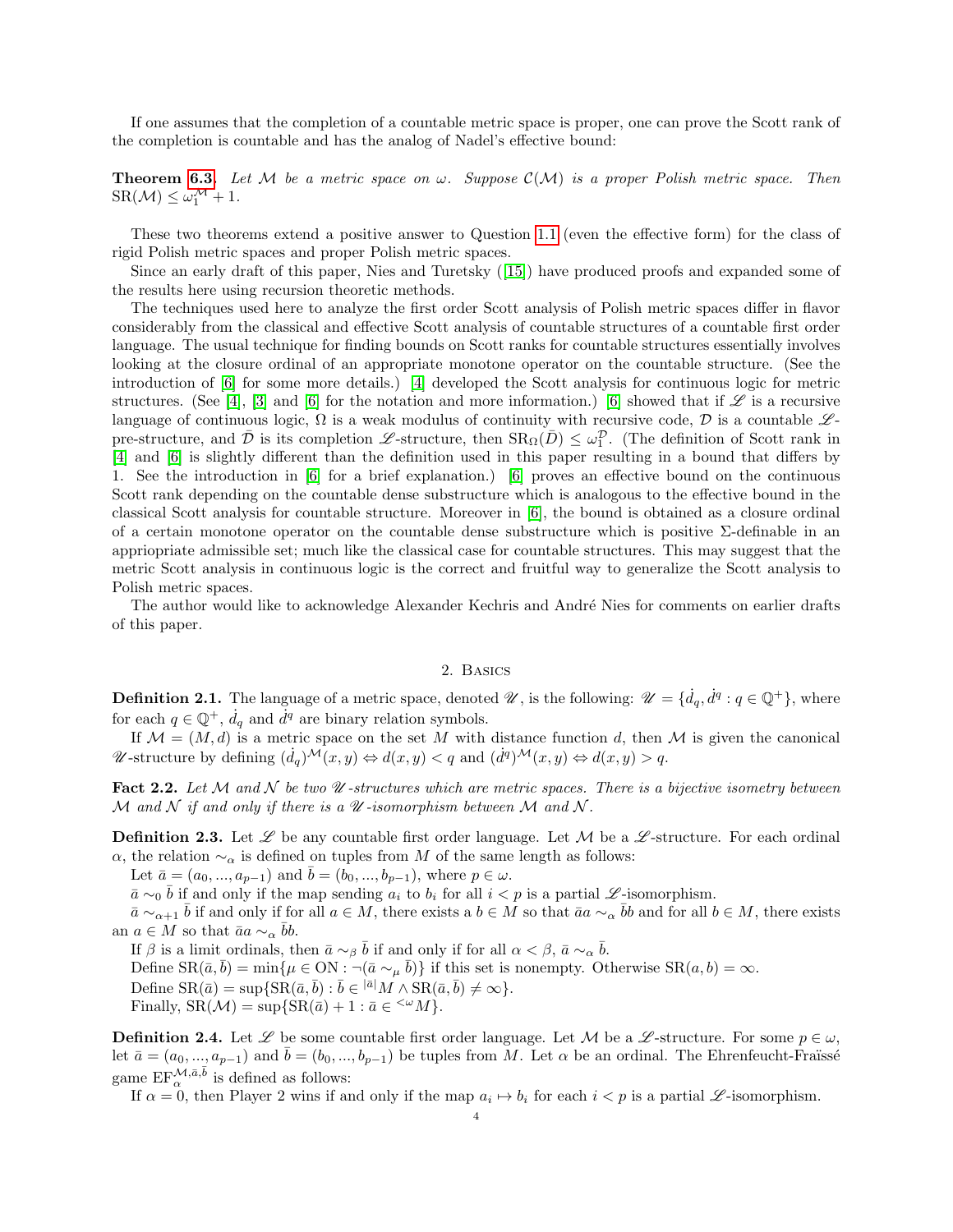If  $\alpha > 0$ , then Player 1 and 2 play the following:

$$
\begin{array}{c|cccc}\n\bar{a} & (\alpha_0, \Gamma_0 = c_0) & (\alpha_1, \Gamma_1 = c_1) & \dots & (\alpha_{k-1}, \Gamma_{k-1} = c_{k-1}) \\
\hline\nb & \Lambda_0 = d_0 & \Lambda_1 = d_1 & \dots & \Lambda_{k-1} = d_{k-1}\n\end{array}
$$

Γ and Λ are formally either the symbol c or d. If Player 1 picks Γ to be c, then Player 2 must let the next Λ be d. If  $\Gamma$  is d, then  $\Lambda$  must be c. Each  $\Gamma_i$  and  $\Lambda_i$  are elements of M.  $\alpha_0 < \alpha$  and for all  $i < k-1$ ,  $\alpha_{i+1} < \alpha_i$ . The game ends when Player 1 plays  $\alpha_{k-1} = 0$  and  $\Gamma_{k-1}$  and Player 2 responds with  $\Lambda_{k-1}$ . When the games ends, a sequence  $c_0, ..., c_{k-1}$  and a sequence  $d_0, ..., d_{k-1}$  have been produced. (The sole purpose of the  $\Gamma$  and  $Λ$  notation is to indicate whether player 1 played  $c_i$  (left side associated with  $\bar{a}$ ) or  $d_i$  (right side associated with  $\bar{b}$ ) and similarly for Player 2.) Player 2 wins if and only if the map  $a_i \mapsto b_i$  for  $i < p$  and  $c_i \mapsto d_i$  for  $i < k$  is a partial  $\mathscr L$ -isomorphism.

The above diagram is a sample play: Here,  $\Gamma_0 = c_0$ ,  $\Lambda_0 = d_0$ ,  $\Gamma_1 = c_1$ , and  $\Lambda_1 = d_1$ . This means Player 1 plays first on the left side, Player 2 responds on the right side, Player 1 follows with a play on left side again, and Player 2 responds on the right side, and so forth.

Fact 2.5. Let  $\mathscr L$  be some countable first order language. Let M be an  $\mathscr L$ -structure. Let  $\bar a$  and b be tuples from M of the same length.  $\text{SR}(\bar{a}, \bar{b}) > \alpha$  if and only if Player 2 has a winning strategy in  $\text{EF}_{\alpha}^{\mathcal{M}, \bar{a}, \bar{b}}$ .

## 3. Bounds for Compact Polish Metric Spaces

<span id="page-4-0"></span>Fokina, Friedman, Koerwien, and Nies showed using results of Gromov about metric spaces that  $SR(M) \leq$  $\omega + 1$ , when M is a compact Polish metric space.

This section will give a proof of this result using König's lemma. This result will require looking at partial maps that are not isometries but have a predetermined error in distances. This argument is a simple approximation idea using a single game which will be a warmup for the later results on proper metric spaces that combines the approximation idea with admissibility, ordinals of admissible sets which are externally illfounded, and infinitely many games.

<span id="page-4-1"></span>**Definition 3.1.** Let M be a compact Polish metric space. Let  $p \in \omega$  and  $\bar{a} = (a_0, ..., a_{p-1})$  and  $b =$  $(b_0, ..., b_{p-1})$  be tuples of elements from M. Let  $(A_n : n \in \omega)$  be a sequence of finite subsets of M with the property that for all  $n \in \omega$ ,  $A_n \subseteq A_{n+1}$  and  $\bigcup_{z \in A_n} B_{2^{-n}}(z) = M$ .

A compact approximation system (for M,  $\bar{a}$ , and  $\bar{b}$  with respect to  $(A_n : n \in \omega)$ ) is a sequence  $(\varphi_n : n \in \omega)$ with the following properties:

(i)  $\varphi_n : A_n \to A_n$ .

(ii) For all  $i < p$  and  $z \in A_n$ ,  $|d(a_i, z) - d(b_i, \varphi_n(z))| < 2^{-n}$ .

(iii) For all  $m \leq n$ , for all  $y \in A_m$  and  $z \in A_n$ ,

$$
|d(y, z) - d(\varphi_m(y), \varphi_n(z))| < 2^{-m} + 2^{-n}.
$$

(iv) For all  $n \in \omega$ ,  $\bigcup_{z \in A_n} B_{2^{-(n-1)}}(\varphi_n(z)) = M$ .

A k-compact approximation system is a sequence  $(\varphi_n : n \leq k)$  satisfying the above properties below k.

**Lemma 3.2.** Suppose  $(\varphi_n : n \in \omega)$  is a compact approximation system for M,  $\bar{a}$ , and  $\bar{b}$  with respect to  $(A_n : n \in \omega)$ , then there is an autoisometry  $\Phi : M \to M$  such that for all  $i < p$ ,  $\Phi(a_i) = b_i$ .

*Proof.* Let  $x \in M$ . Let  $(x_n : n \in \omega)$  be a sequence with the property that for all  $n \in \omega$ ,  $x_n \in A_n$  and lim<sub>n→∞</sub>  $x_n = x$ . Define  $\Phi(x) = \lim_{n \to \infty} \varphi_n(x_n)$ .

It remains to show that  $\Phi$  is well-defined and  $\Phi$  is an autoisometry with  $\Phi(\bar{a}) = \bar{b}$ .

First to show that  $(\varphi_n(x_n) : n \in \omega)$  is a Cauchy sequence: Let  $m \leq n$ . By (iii)

$$
d(\varphi_m(x_m), \varphi_n(x_n)) < d(x_m, x_n) + 2^{-m} + 2^{-n}
$$

$$
\leq d(x_m, x) + d(x_n, x) + 2^{-m} + 2^{-n}
$$

Since  $\lim_{n\to\infty} x_n = x$ , this shows that  $(\varphi_n(x_n) : n \in \omega)$  is a Cauchy sequence.

Next, to show that  $\Phi(x)$  is independent of the sequence  $(x_n : n \in \omega)$  which is used to define it: Suppose  $(y_n : n \in \omega)$  is another sequence with the property that  $y_n \in A_n$  and  $\lim_{n\to\infty} y_n = x$ . Since  $x_n, y_n \in A_n$ , (iii) states

$$
|d(\varphi_n(x_n), \varphi_n(y_n)) - d(x_n, y_n)| < 2^{-n} + 2^{-n}
$$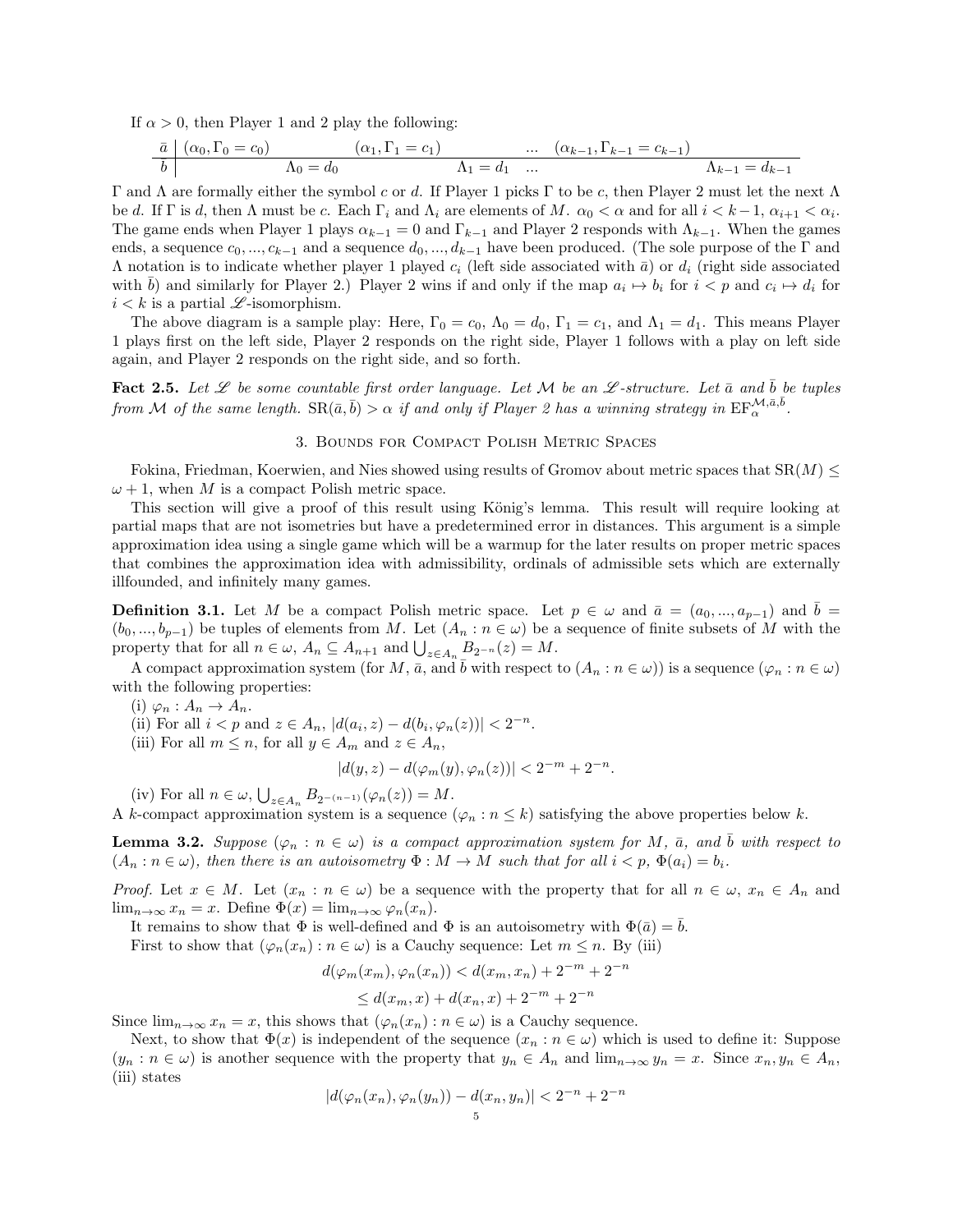Therefore

$$
d(\varphi_n(x_n), \varphi_n(y_n)) < 2^{-(n-1)} + d(x_n, y_n) \\
 \leq 2^{-(n-1)} + d(x_n, x) + d(x, y_n)
$$

Since  $\lim_{n\to\infty}x_n = \lim_{n\to\infty}y_n = x$ , the above shows that  $\lim_{n\to\infty}d(\varphi_n(x_n), \varphi_n(y_n)) = 0$ . So  $\lim_{n\to\infty}\varphi_n(x_n) = 0$ .  $\lim_{n\to\infty}\varphi_n(y_n)$ . This shows that  $\Phi$  is a well-defined function.

Next, to show that for any  $i < p$ ,  $\Phi(a_i) = b_i$ : Let  $(x_n : n \in \omega)$  be a sequence such that  $x_n \in A_n$  and  $\lim_{n\to\infty} x_n = a_i$ . By (ii),

$$
d(\varphi_n(x_n), b_i) < d(x_n, a_i) + 2^{-n}
$$

Since  $\lim_{n\to\infty} x_n = a_i$ , this shows that  $\Phi(a_i) = \lim_{n\to\infty} \varphi_n(x_n) = b_i$ .

Next, to show that  $\Phi$  is an isometry: Suppose  $\lim_{n\to\infty} e_n = e$  and  $\lim_{n\to\infty} f_n = f$ . Then

$$
|d(e, f) - d(e_n, f_n)| = |d(e, f) - d(e, f_n) + d(e, f_n) - d(e_n, f_n)|
$$

$$
\leq |d(e, f) - d(e, f_n)| + |d(e, f_n) - d(e_n, f_n)| \leq d(f, f_n) + d(e, e_n)
$$

Therefore,  $\lim_{n\to\infty} d(e_n, f_n) = d(e, f)$ .

Now suppose  $x, y \in M$ . Let  $(x_n : n \in \omega)$  and  $(y_n : n \in \omega)$  be such that  $x_n, y_n \in A_n$  and  $\lim_{n\to\infty} x_n = x$ and  $\lim_{n\to\infty} y_n = y$ . By (iii),

$$
|d(\varphi_n(x_n), \varphi_n(y_n)) - d(x_n, y_n)| < 2^{-(n-1)}
$$

which implies that  $\lim_{n\to\infty} d(\varphi_n(x_n), \varphi_n(y_n)) = \lim_{n\to\infty} d(x_n, y_n)$ . So using the observation of the previous paragraph for the first and third equality,

$$
d(\Phi(x), \Phi(y)) = \lim_{n \to \infty} d(\varphi_n(x_n), \varphi_n(y_n)) = \lim_{n \to \infty} d(x_n, y_n) = d(x, y).
$$

This shows that  $\Phi$  is an isometry.

Finally to show that  $\Phi$  is surjective: Let  $y \in M$ . By (iv), for all  $n \in \omega$ ,  $\bigcup_{z \in A_n} B_{2^{-(n-1)}}(\varphi_n(z)) = M$ . For each  $n \in \omega$ , let  $x_n \in A_n$  be such that  $d(y, \varphi_n(x_n)) < 2^{-(n-1)}$ . Observe that  $(x_n : n \in \omega)$  is a Cauchy sequence. To see this, by (iii),

$$
d(x_m, x_n) < 2^{-m} + 2^{-n} + d(\varphi_m(x_m), \varphi_n(x_n))
$$
\n
$$
\leq 2^{-m} + 2^{-n} + d(\varphi_m(x_m), y) + d(y, \varphi_n(x_n))
$$
\n
$$
\leq 3(2^{-m}) + 3(2^{-n})
$$

Therefore, let  $x = \lim_{n \to \infty} x_n$ . Then  $y = \lim_{n \to \infty} \varphi_n(x_n) = \Phi(x)$ . This shows that  $\Phi$  is surjective and completes the proof of the lemma.  $\Box$ 

**Lemma 3.3.** Let M be a compact Polish metric space. Let  $\bar{a} = (a_0, ..., a_{p-1})$  and  $\bar{b} = (b_0, ..., b_{p-1})$  be tuples from M. Let  $(A_n : n \in \omega)$  be a sequence of finite subsets of M so that for all  $n \in \omega$ ,  $A_n \subseteq A_{n+1}$  and  $\bigcup_{z\in A_n} B_{2^{-n}}(z) = M$ . Suppose  $\text{SR}(\bar{a}, \bar{b}) > \omega$ , then there is a compact approximation system for  $\overline{M}$ ,  $\bar{a}, \bar{b}$  with respect to  $(A_n : n \in \omega)$ .

*Proof.* Define J to be the tree of all k-compact approximation system for M,  $\bar{a}$ , and b with respect to  $(A_n : n \in \omega)$ , where k varies over  $\omega$ . J is ordered by  $(\sigma_i : i \leq m) \preceq_J (\tau_i : i \leq n)$  if and only if  $m \leq n$  and for all  $i \leq m$ ,  $\sigma_i = \tau_i$ . As each  $A_n$  is finite, J is a finitely branching tree. Any infinite path through J would be a compact approximation system. By König's lemma,  $J$  would have an infinite path if  $J$  was infinite.

As  $\text{SR}(\bar{a}, \bar{b}) > \omega$ , fix a winning strategy for Player 2 in  $\text{EF}_{\omega}^{M, \bar{a}, \bar{b}}$ . To show J is infinite, it suffices to show that there is a k-compact approximation system for each  $k \in \omega$ . Let  $L = |A_k|$ . Enumerate  $A_k = \{c_i : i < L\}$ . Consider the following game of  $EF_{\omega}^{M,\bar{a},\bar{b}}$  where Player 1 plays  $(L-i, c_i)$  (i.e. Player 1 plays  $\Gamma = c$ ) and Player 2 always responds with the winning strategy:

$$
\begin{array}{c|cccc}\n\bar{a} & (L, c_0) & (L-1, c_1) & \dots & (1, c_{L-1}) \\
\hline\nb & d_0 & d_1 & \dots & d_{L-1}\n\end{array}
$$

(Note that the last ordinal played is 1, which allows player 1 to play one more time.)

(Recall that if  $n \leq k$ ,  $A_n \subseteq A_k$ .) For each  $n \leq k$  and  $c_i \in A_n$ , define  $\varphi_n(c_i)$  to be some element of  $A_n$ so that  $d(d_i, \varphi_n(c_i)) < 2^{-n}$ , which is possible since  $\bigcup_{z \in A_n} B_{2^{-n}}(z) = M$ . This completes the definition of  $(\varphi_n : n \leq k).$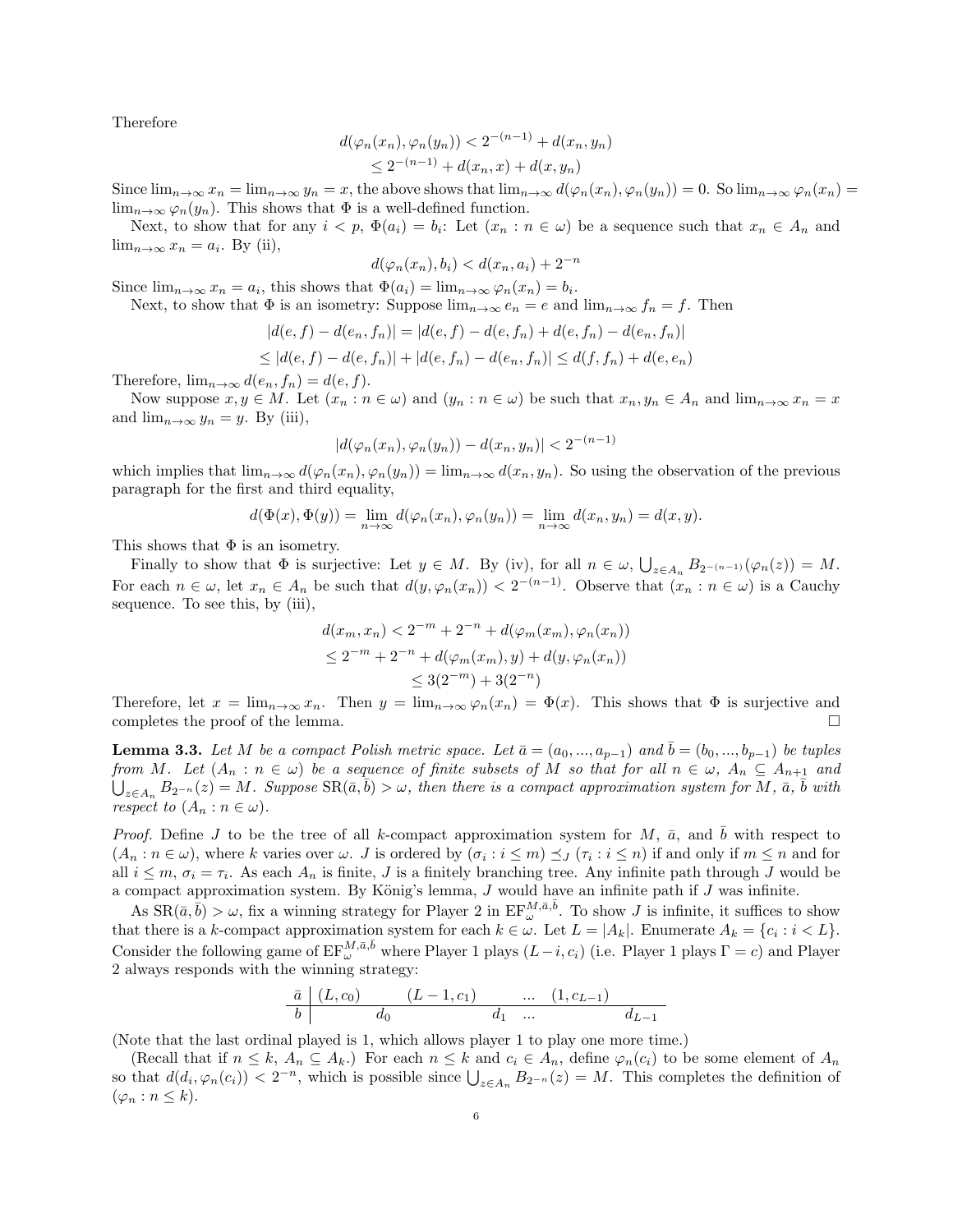Now to check that  $(\varphi_n : n \leq k)$  is a k-compact approximation system: (i) is clearly true. For (ii): Pick some  $i < p$  and  $c_j \in A_n$ ,

$$
|d(a_i, c_j) - d(b_i, \varphi_n(c_j))| = |d(a_i, c_j) - d(b_i, d_j) + d(b_i, d_j) - d(b_i, \varphi_n(c_j))|
$$
  
\n
$$
\leq |d(a_i, c_j) - d(b_i, d_j)| + |d(b_i, d_j) - d(b_i, \varphi_n(c_j))|
$$
  
\n
$$
\leq 0 + d(d_j, \varphi_n(c_j)) < 2^{-n}
$$

since Player 2 used its winning strategy for  $\text{EF}_{\omega}^{M,\bar{a},\bar{b}}$  and by the definition of  $\varphi_n(c_j)$ .

For (iii): Let  $m \le n \le k$ ,  $c_i \in A_m$ , and  $c_j \in \mathring{A}_n$ .

$$
|d(c_i, c_j) - d(\varphi_m(c_i), \varphi_n(c_j))| = |d(c_i, c_j) - d(d_i, d_j) + d(d_i, d_j) - d(\varphi_m(c_i), \varphi_n(c_j))|
$$
  
\n
$$
\leq |d(c_i, c_j) - d(d_i, d_j)| + |d(d_i, d_j) + d(\varphi_m(c_i), \varphi_n(c_j))|
$$
  
\n
$$
= 0 + |d(d_i, d_j) - d(\varphi_m(c_i), \varphi_n(c_j))|
$$
  
\n
$$
= |d(d_i, d_j) - d(\varphi_m(c_i), d_j) + d(\varphi_m(c_i), d_j) - d(\varphi_m(c_i), \varphi_n(c_j))|
$$
  
\n
$$
\leq |d(d_i, d_j) - d(\varphi_m(c_i), d_j)| + |d(\varphi_m(c_i), d_j) - d(\varphi_m(c_i), \varphi_n(c_j))|
$$
  
\n
$$
\leq d(d_i, \varphi_m(c_i)) + d(d_j, \varphi_n(c_j)) < 2^{-m} + 2^{-n}
$$

For (iv): Fix  $n \leq k$ . Let  $R = |A_n|$ . Let  $(c_{i_l} : l \lt R)$  be the subsequence enumerating  $A_n \subseteq A_k$ . Suppose that  $\bigcup_{l \leq R} B_{2^{-(n-1)}}(\varphi_n(c_{i_l})) \subsetneq M$ . Then there is some y so that for all  $l < R$ ,  $d(y, \varphi_n(c_{i_l})) \geq 2^{-(n-1)}$ .

Note that for all  $l \leq R$ ,  $d(d_{i_l}, y) \geq 2^{-n}$ : To see this, suppose that there were some  $l \leq R$  so that  $d(d_{i_l}, y) < 2^{-n}$ . Then

$$
d(\varphi_n(c_{i_l}), y) \le d(\varphi_n(c_{i_l}), d_{i_l}) + d(d_{i_l}, y) < 2^{-n} + 2^{-n} = 2^{-(n-1)}
$$

This is a contradiction.

Let  $d_L = y$ . Now continue playing the game  $\text{EF}_{\omega}^{M,\bar{a},\bar{b}}$  one more time as follows:

$$
\begin{array}{c|cccccc}\n\bar{a} & (L, c_0) & (L-1, c_1) & \dots & (1, c_{L-1}) & c_L \\
\hline\nb & d_0 & d_1 & \dots & d_{L-1} & (0, d_L)\n\end{array}
$$

(This means that  $\Gamma = d$  in the last time that Player 1 moves, i.e. Player 1 played on the right side.) Let  $c<sub>L</sub>$ be the response by Player 2 using its winning strategy. The claim is that the map induced by this play is not a partial isometry. To see this: Since  $\bigcup_{l \le R} B_{2^{-n}}(c_{i_l}) = M$ , there is some  $l < R$  so that  $d(c_L, c_{i_l}) < 2^{-n}$ . Then  $d(y, d_{i_l}) = d(d_L, d_{i_l}) < 2^{-n}$ . This contradicts the result of the previous paragraph.

This completes the proof of the lemma.

As an immediate corollary, one obtains the result of Fokina, Friedman, Koerwien, and Nies on Scott ranks of compact Polish metric spaces.

<span id="page-6-0"></span>Theorem 3.4. ([\[9\]](#page-14-3) Fokina, Friedman, Koerwien, and Nies) If M is a compact Polish metric space, then  $SR(M) \leq \omega + 1.$ 

The next few sections will be concerned with finding an effective bound on the Scott rank of proper Polish metric spaces.

# 4. Games and Ranks

<span id="page-6-1"></span>For the rest of the paper, let  $M$  be a countably infinite metric space. By taking a bijection, one may assume that the domain of the metric space M is  $\omega$ . By considering the domain of M as  $\omega$ , M can be coded as a real, i.e. an element of  $\omega_{\omega}$ , by coding all the interpretations of symbols of  $\mathscr U$  as relations on  $\omega$  in some fixed way. This section will consider  $M$  as a metric space; however, in the following section, one will occasionally refer to  $\mathcal M$  as a real which codes the structure in the above way.

If M is a metric space, then  $\mathcal{C}(\mathcal{M})$  denotes the metric space completion of M.

Based on the method of constructing a bijective isometry in [\[7\]](#page-14-4) Lemma 2.3, one defines a new rank on tuples of elements of  $\mathcal{C}(\mathcal{M})$  depending on whether Player 2 has a winning strategy in some game on M (essentially on  $\omega$ ). Since the Ehrenfeucht-Fraïsse game requires the construction of partial  $\mathscr U$ -isomorphisms, even if Player 1 always plays elements of  $M$ , Player 2 generally needs to respond with a  $M$ -Cauchy sequence (essentially an element of  $\omega_{\omega}$ ). This makes the definability and absoluteness property of Scott rank (in respect to descriptive set theoretic complexity) quite difficult to determine. A priori, it seems quite possible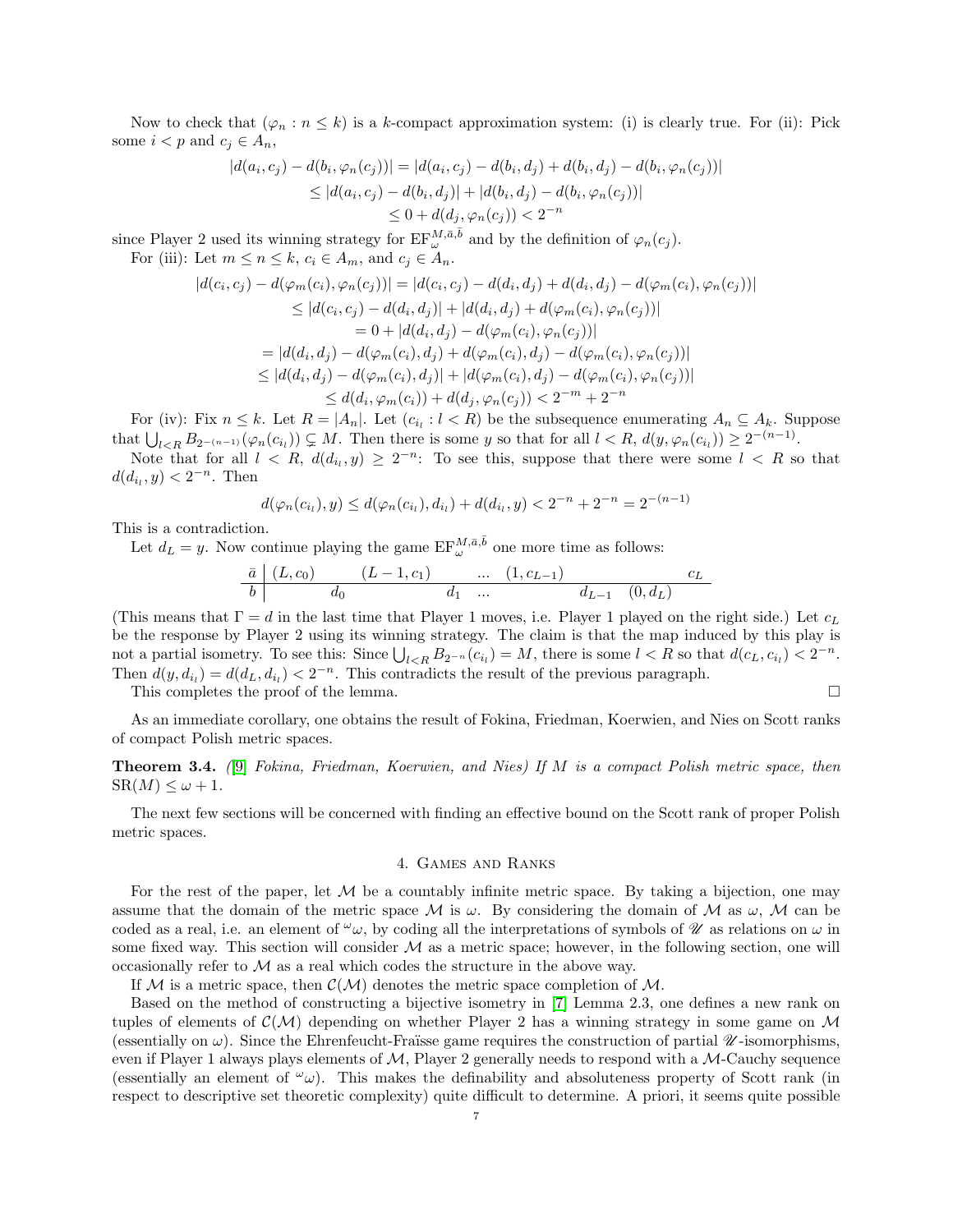that playing the Ehrenfeucht-Fraïse game in different models of set theory with either more or less Cauchy sequences could affect the outcome of the game. This new game will be played on  $M$  so any model of set theory containing M (which includes the interpretations of the symbols of  $\mathcal{U}$ ) will play these games correctly. The Ehrenfeucht-Fraüsse game asks Player 1 to play perfectly in the sense that it must produce partial isomorphisms; this new game will be ostensibly easier for Player 2 since it demands only the response be appropriately close to Player 1's move.

The following convention in variable naming will be used: The variables  $a, c$ , and  $x$  will denote objects on the left side. The variable b, d and y will denote objects on the right side. Throughout the paper there may be bars or subscripts attached to these variables but they will always denote plays on the sides indicated.

<span id="page-7-0"></span>**Definition 4.1.** Let M be a metric space on  $\omega$ . Let  $\mathcal{C}(\mathcal{M})$  be its completion. Let  $\bar{a} = (a_0, ..., a_{p-1})$  and  $\bar{b} = (b_0, b_1, ..., b_{p-1})$  be tuples of elements of  $\mathcal{C}(\mathcal{M})$ . Let  $f : \omega \to \mathbb{Q}^+$  denote a recursive (i.e. computable) strictly decreasing function converging to 0. Let  $\alpha$  be an ordinal.

Define the following game  $G_{\alpha}^{f,\bar{a},\bar{\tilde{b}}}:$ 

$$
\begin{array}{c|ccccccccc}\n\bar{a} & (\alpha_0, c_0) & c_1 & (\alpha_2, c_2) & c_3 & \dots & (\alpha_{k-1}, c_{k-1}) \\
\hline\nb & d_0 & (\alpha_1, d_1) & d_2 & (\alpha_3, d_3) & \dots & d_{k-1}\n\end{array}
$$

Player 1 and Player 2 alternate playing  $(\alpha_0, c_0)$ ,  $d_0$ ,  $(\alpha_1, d_1)$ ,  $c_1$ ,  $(\alpha_2, c_2)$ ,  $d_2$ ,  $(\alpha_3, d_3)$ ,  $c_3$ , ...,  $(\alpha_{k-1}, r_{k-1})$ ,  $s_{k-1}$ , where  $r = c$  and  $s = d$  if k is odd and  $r = d$  and  $s = c$  if k is even. For all  $i < k$ ,  $\alpha_i$  is an ordinal less than  $\alpha$ . For all  $i < k$ ,  $c_i$  and  $d_i$  are elements of M. Since M is a metric space on  $\omega$ ,  $c_i$  and  $d_i$  are natural numbers. For all  $i < k-1$ ,  $\alpha_{i+1} < \alpha_i$ . The game ends when Player 1 plays  $\alpha_{k-1} = 0$  and Player 2 responds. Player 2 wins if and only if the following holds:

(I) For all  $i < p$  and  $j < k$ ,  $|d(a_i, c_j) - d(b_i, d_j)| < f(j)$ .

(II) For all  $i, j < k$ ,  $|d(c_i, c_j) - d(d_i, d_j)| < f(i) + f(j)$ .

In the above, the distance function d refers to the distance function of  $\mathcal{C}(\mathcal{M})$ .

**Definition 4.2.** Let M be a metric space on  $\omega$ . Let REC be the set of all  $f : \omega \to \mathbb{Q}^+$  which are recursive, strictly decreasing, and converge to 0.

Let  $\bar{a}$  and  $\bar{b}$  be two tuples of elements from  $\mathcal{C}(\mathcal{M})$  of the same length. Let  $f \in \text{REC}$ . Say  $\bar{a} \sim_{\alpha}^f \bar{b}$  if and only if Player 2 has a winning strategy in  $G_{\alpha}^{f, \bar{a}, \bar{b}}$ .

Define

$$
R(\bar{a}, \bar{b}) = \min\{\mu \in ON : (\exists f \in REC) \neg (\bar{a} \sim^f_{\mu} \bar{b})\}
$$

if the above set is nonempty. Otherwise let  $R(\bar{a}, \bar{b}) = \infty$ .

The use of the class REC of recursive, strictly decreasing functions taking values in the positive rational numbers and converging to 0 is merely for convenience. The important property of these functions is that they are coded in any admissible set. By inspecting the proof, one can find a much smaller class of such functions that would be adequate for the following arguments.

Next, the relationship between R and SR will be determined:

**Fact 4.3.** Let M be a metric space on  $\omega$ . Let  $\bar{a}$  and  $\bar{b}$  be two tuples of elements of  $\mathcal{C}(\mathcal{M})$  of the same length. For all ordinals  $\alpha$  and  $f \in \text{REC}$ , if  $\bar{a} \sim_{\alpha} \bar{b}$ , then  $\bar{a} \sim_{\alpha}^f \bar{b}$ . Hence  $\text{SR}(\bar{a}, \bar{b}) \leq \text{R}(\bar{a}, \bar{b})$ .

*Proof.* Let  $\alpha < \text{SR}(\bar{a}, \bar{b})$ . Let  $f \in \text{REC}$ . A winning strategy for Player 2 in  $G_{\alpha}^{f, \bar{a}, \bar{b}}$  will be produced.

The idea is that  $\bar{a} \sim_{\alpha} \bar{b}$  allows Player 2 to find perfect responses (albeit in  $\mathcal{C}(\mathcal{M})$  not  $\mathcal{M}$ ) in the Ehrenfeucht-Fraïsse game in the sense that the responses form a partial isometry. So Player 2 will respond in the game  $G_{\alpha}^{f,\bar{\alpha},\bar{b}}$  by simply choosing some element of M (i.e.  $\omega$ ) which is sufficiently close to the perfect response given by  $\bar{a} \sim_{\alpha} \bar{b}$ . The details follows:

Consider a play of  $G_{\alpha}^{f, \bar{\alpha}, \bar{b}}$ . Now suppose  $(\alpha_0, c_0)$ ,  $y_0, d_0, (\alpha_1, d_1), x_1, c_1, ..., (\alpha_{j-1}, d_{j-1}), x_{j-1}$ , and  $c_{j-1}$ has appeared in the construction thus far (assuming j is even) and satisfies the following: For all  $i < j$ ,

(i)  $\bar{a}^c c_0^r x_1^c c_2^c x_3^c ... c_i \sim_{\alpha_i} \bar{b}^c y_0^c d_1^c y_2^c d_3^c ... y_i$  if i is even. If if i is odd, the same holds with the last  $c_i$ replaced by  $x_i$  and  $y_i$  replaced by  $d_i$ .

(ii)  $d(y_i, d_i) < f(i)$  if i is even or  $d(x_i, c_i) < f(i)$  if i is odd.

Assuming that  $\alpha_{i-1} \neq 0$ , suppose Player 1 chooses to play  $(\alpha_i, c_i)$  where  $\alpha_i < \alpha_{i-1}$ . Since

$$
\bar{a}^{\hat{}}c_0\hat{a}x_1\hat{c}_2\hat{a}x_3\hat{...}\hat{y}_{j-1} \sim_{\alpha_{j-1}} \bar{b}^{\hat{}}y_0\hat{a}x_1\hat{y}_2\hat{a}x_3\hat{...}\hat{d}_{j-1}
$$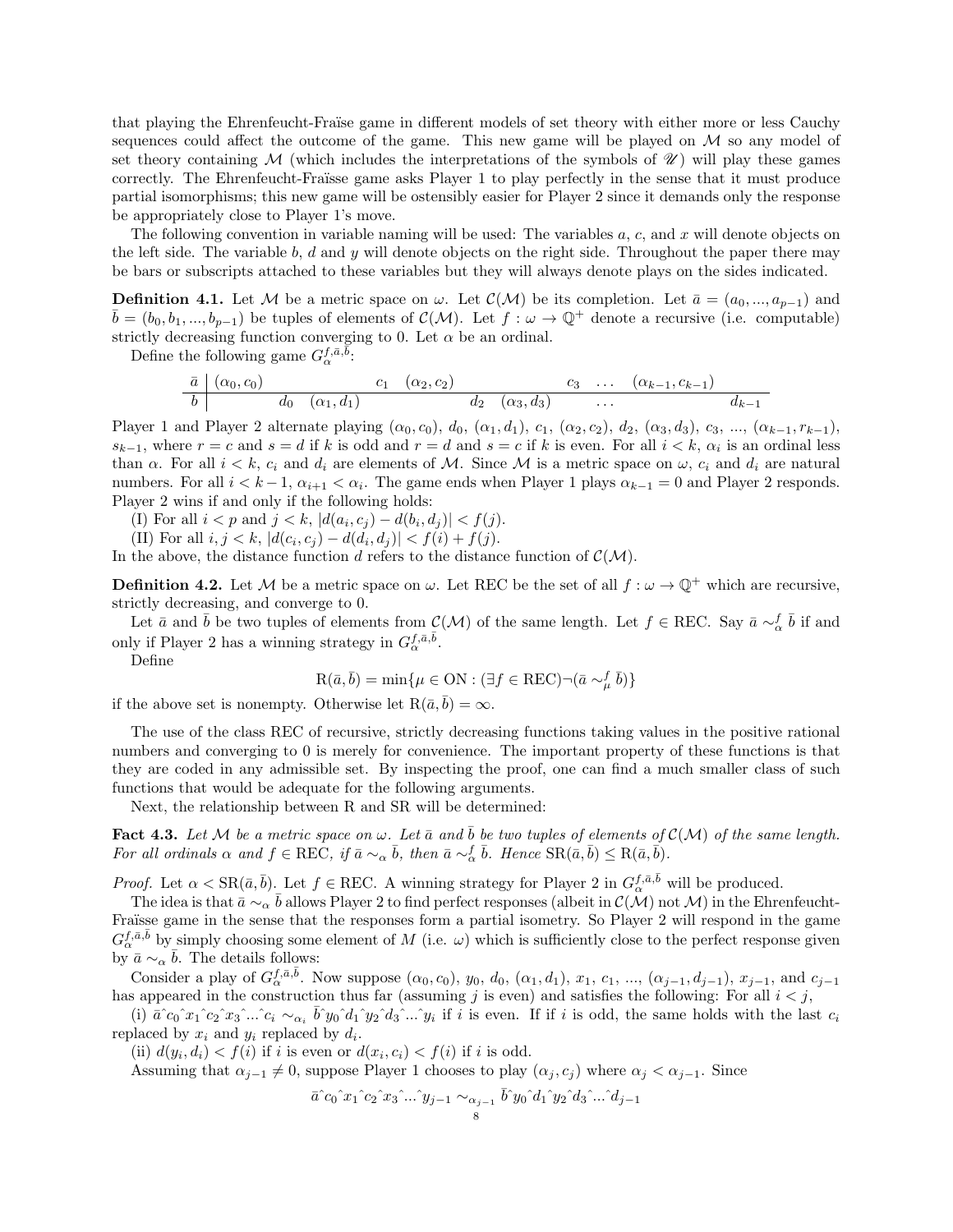one can find some  $y_i$  so that

$$
\bar{a}^{\hat{}}c_0\hat{~}x_1\hat{~}c_2\hat{~}x_3\hat{~}...\hat{~}y_{j-1}\hat{~}c_j\sim_{\alpha_j}\bar{b}^{\hat{}}y_0\hat{~}d_1\hat{~}y_2\hat{~}d_3\hat{~}...\hat{~}y_{j-1}\hat{~}y_j
$$

Now let  $d_j \in M$  be chosen so that  $d(y_j, d_j) < f(j)$ .

Now continue this process as long as Player 1 has not played the ordinal 0. Of course, depending on whether the stage is even or odd, the variable needs to be appropriately changed.

At some stage k, Player 1 will have played  $\alpha_{k-1} = 0$ . After Player 2 responds, the process finishes.

The claim is that the following play of  $G_{\alpha}^{f, \bar{a}, \bar{b}}$  is winning for Player 2:

$$
\begin{array}{c|ccccccccc}\n\bar{a} & (\alpha_0, c_0) & c_1 & (\alpha_2, c_2) & c_3 & \dots & (\alpha_{k-1}, c_{k-1}) \\
\hline\nb & d_0 & (\alpha_1, d_1) & d_2 & (\alpha_3, d_3) & \dots & d_{k-1} \\
\end{array}
$$

First pick some  $i < p$  and  $j < k$ . Without loss of generality, suppose j is even. Then

$$
|d(a_i, c_j) - d(b_i, d_j)| = |d(a_i, c_j) - d(b_i, y_j) + d(b_i, y_j) - d(b_i, d_j)|
$$

Recall  $d(a_i, c_j) = d(b_i, y_j)$  hence

$$
= |d(b_i, y_j) - d(b_i, d_j)| \le d(y_j, d_j) < f(j)
$$

Now pick some  $i, j \leq k$ . Without loss of generality suppose i is even and j is odd. Then

$$
|d(c_i, c_j) - d(d_i, d_j)| = |d(c_i, c_j) - d(c_i, x_j) + d(c_i, x_j) - d(d_i, d_j)|
$$

Recall that  $d(c_i, x_j) = d(y_i, d_j)$ . Therefore

$$
= |d(c_i, c_j) - d(c_i, x_j) + d(y_i, d_j) - d(d_i, d_j)|
$$
  
\n
$$
\leq |d(c_i, c_j) - d(c_i, x_j)| + |d(y_i, d_j) - d(d_i, d_j)|
$$
  
\n
$$
\leq d(c_j, x_j) + d(y_i, d_i) < f(j) + f(i)
$$

All the other even and odd combinations are handled similarly.

**Definition 4.4.** A metric space N is proper if and only if  $\{y : d(x,y) \leq r\}$  is compact for all  $x \in N$  and  $r \in \mathbb{R}$ .

The key property of proper metric spaces that will be used is that every bounded sequence has a convergent subsequence. In the following, suppose  $\mathcal N$  is some metric space with distance  $d_{\mathcal N}$ . Then the distance on  ${}^k \mathcal N$ is defined as  $d_{k,\mathcal{N}}(\bar{a},\bar{b}) = \sum_{i=0}^{k-1} d_{\mathcal{N}}(a_i, b_i)$ .

Now suppose  $\bar{a}$  and  $\bar{b}$  are two tuples of length p of elements of  $\mathcal{C}(\mathcal{M})$ . The next technical lemma asserts that if  $\alpha$  is an ordinal,  $\mathcal{C}(\mathcal{M})$  is a proper metric space, and  $(\bar{a}, \bar{b})$  is a limit (in the  $(\mathcal{C}(\mathcal{M}))^{2p}$  metric) of points of the form  $(\bar{e}, \bar{f})$  so that  $R(\bar{e}, \bar{f}) > \alpha$ , then  $R(\bar{a}, \bar{b}) > \alpha$ .

<span id="page-8-0"></span>Fact 4.5. Let M be a metric space on  $\omega$ . Suppose  $\mathcal{C}(\mathcal{M})$  is a proper metric space. Let  $\alpha$  be an ordinal. Let  $\bar{a}$  and  $\bar{b}$  be two tuples of elements of  $\mathcal{C}(\mathcal{M})$  of the same length p. Suppose that  $(\bar{a}, \bar{b})$  is the limit of the sequence  $\langle (\bar{a}_n, \bar{b}_n) : n \in \omega \rangle$  in  $(C(\mathcal{M}))^{2p}$  so that for all  $n \in \omega$ ,  $R(\bar{a}_n, \bar{b}_n) > \alpha$ . Then  $R(\bar{a}, \bar{b}) > \alpha$ .

*Proof.* Fix  $f \in \text{REC}$ . Let  $g \in \text{REC}$  be defined by  $g(n) = \frac{f(n)}{3}$  for all  $n \in \omega$ .

Suppose  $\bar{a}$  and  $\bar{b}$  take the following form:  $\bar{a} = (a_0, ..., a_{p-1})$  and  $\bar{b} = (b_0, ..., b_{p-1})$ . For each  $n \in \omega$ , suppose  $\bar{a}_n$  and  $\bar{b}_n$  take the form:  $\bar{a}_n = (a_0^n, ..., a_{p-1}^n)$  and  $\bar{b}_n = (b_0^n, ..., b_{p-1}^n)$ .

It suffices to show that for all ordinals  $\alpha$ , if  $\bar{a}_n \sim_{\alpha}^g \bar{b}_n$  for all  $n \in \omega$ , then  $\bar{a} \sim_{\alpha}^f \bar{b}$ .

Fix a winning strategy for Player 2 in each game  $G_{\alpha}^{g,\bar{a}_n,\bar{b}_n}$ . In the following proof, when a response from Player 2 in  $G_{\alpha}^{g,\bar{a}_n,\bar{b}_n}$  is required, it is always assumed it is taken from this fixed winning strategy.

Now a winning strategy for  $G_{\alpha}^{f, \bar{\alpha}, \bar{b}}$  will be described:

By refining  $\langle (\bar{a}_n, \bar{b}_n) : n \in \omega \rangle$  to a subsequence, one may assume that

$$
d_p((\bar{a}_n, \bar{b}_n), (\bar{a}, \bar{b})) < \frac{1}{n} \quad (*)
$$

where  $d_p$  is the metric on  $\mathcal{C}(\mathcal{M})^{2p}$  mentioned above which is defined by summing the distance in each coordinate.

Let  $A_{-1} = \omega$ .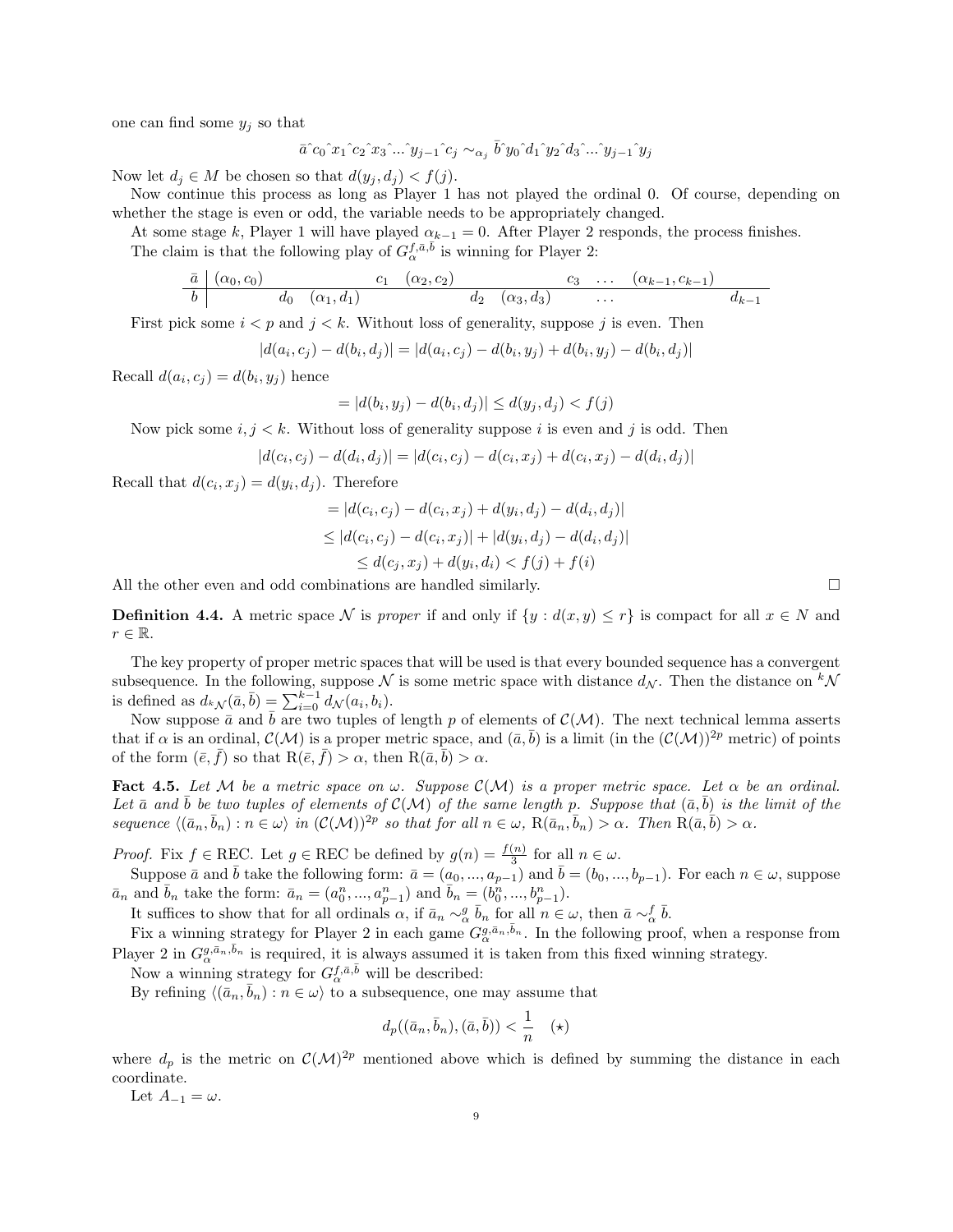Fix j and suppose the following have been constructed: For all  $i < j$ ,  $A_i$  and  $\alpha_i$  have been defined. If i is even, then  $c_i$ ,  $y_i$ , and  $d_i^n$  for each  $n \in A_i$  have been constructed. If i is odd, then  $d_i$ ,  $x_i$ , and  $c_i^n$  for each  $n \in A_i$  have been constructed. These objects satisfy the following:

(i) For all  $i < j$ , min  $A_i > \frac{1}{g(i)}$  and  $A_i$  is an infinite subset of  $\omega$ . Hence by property  $(\star)$  on the sequence, one has  $d((\bar{a}_n, \bar{b}_n),(\bar{a}, \bar{b})) < g(\tilde{i}),$  for all  $n \in A_i$ .

(ii) For all  $i < j-1$ ,  $A_{i+1} \subseteq A_i$ .

(iii) If i is even, for all  $n \in A_i$ ,  $d(y_i, d_i^n) < g(i)$ . If i is odd, for all  $n \in A_i$ ,  $d(x_i, c_i^n) < g(i)$ .

(iv) For each  $i < j$  and  $n \in A_i$ , the following is a play in  $G_{\alpha}^{g,\bar{a}_n,\bar{b}_n}$  according to the fixed winning strategy for Player 2:

$$
\frac{\bar{a}_n \mid (\alpha_0, c_0)}{\bar{b}_n \mid} \frac{c_0^n \quad (\alpha_1, d_1)}{d_0^n \quad (\alpha_1, d_1)} \frac{c_1^n \quad (\alpha_2, c_2)}{d_2^n \quad (\alpha_3, d_3)} \dots \frac{c_3^n \quad \dots \quad (\alpha_i, c_i)}{d_i^n}
$$

when  $i$  is even. A similar diagram when  $i$  is odd with the appropriate variable change.

Without loss of generality, suppose that j is odd. Suppose that  $\alpha_{j-1} \neq 0$ . Suppose Player 1 plays  $(\alpha_j, d_j)$ where  $\alpha_j < \alpha_{j-1}$ .

For each  $n \in A_{j-1} \cap (\frac{1}{g(j)}, \infty)$ , let  $c_j^n$  be the response of Player 2 in the following play of  $G_{\alpha}^{g,\bar{a}_n,\bar{b}_n}$  according to the fixed winning strategy:

$$
\begin{array}{c|ccccccccc}\n\bar{a}_n & (\alpha_0, c_0) & c_1^n & (\alpha_2, c_2) & c_3^n & \dots & (\alpha_{j-1}, c_{j-1}) & c_j^n \\
\hline\nb_n & d_0^n & (\alpha_1, d_1) & d_2^n & (\alpha_3, d_3) & \dots & d_{j-1}^n & (\alpha_j, d_j)\n\end{array}
$$

Claim:  $L_j = \{c_j^n : n \in A_{j-1} \cap (\frac{1}{g(j)}, \infty)\}\$ is a bounded set

To see this: Note that for all  $n \in A_{j-1}$ ,

$$
d(a_0, c_j^n) \le d(a_0, a_0^n) + d(a_0^n, c_j^n)
$$

Since Player 2 plays according to its winning strategy in  $G^{g,\bar{a}_n,\bar{b}_n}$ ,  $|d(a_0^n,c_j^n)-d(b_0^n,d_j)| < g(j)$  so

$$
\leq d(a_0, a_0^n) + d(b_0^n, d_j) + g(j) \leq d(a_0, a_0^n) + d(b_0^n, b_0) + d(b_0, d_j) + g(j)
$$

Since  $n > \frac{1}{g(j)}$  and property (\*) on the sequence,  $d(a_0, a_0^n) < g(j)$ ,  $d(b_0, b_0^n) < g(j)$ . Thus

$$
\langle 3g(j) + d(b_0, d_j) = 3\frac{f(j)}{3} + d(b_0, d_j) = f(j) + d(b_0, d_j)
$$

This shows that for all  $n \in A_{j-1}$ ,  $d(a_0, c_j^n) < f(j) + d(b_0, d_j)$ . Hence  $L_j$  is bounded. The claim has been established.

Since  $L_j$  is bounded and  $\mathcal{C}(\mathcal{M})$  is a proper metric space, the sequence  $\langle c_j^n : n \in A_{j-1} \cap (\frac{1}{g(j)}, \infty) \rangle$ has a convergent subsequence. Let  $x_j \in \mathcal{C}(\mathcal{M})$  be a limit point of a convergent subsequence. Let  $A_j \subseteq$  $A_{j-1} \cap (\frac{1}{g(j)}, \infty)$  be an infinite set so that  $d(x_j, c_j^n) < g(j)$  for all  $n \in A_j$ . This completes the recursive construction at stage  $j$ .

Continue this construction until at some point Player 1 plays  $\alpha_{k-1} = 0$ .

Now the claim is that the following is a winning play for Player 2 in  $G_{\alpha}^{f,\bar{a},\bar{b}}$ .

$$
\frac{\bar{a} \mid (\alpha_0, c_0)}{\bar{b} \mid} \frac{d_0^{\min A_0} \quad (\alpha_1, d_1)}{d_0^{\min A_0} \quad (\alpha_1, d_1)} \frac{c_1^{\min A_1} \quad (\alpha_2, c_2)}{d_2^{\min A_2} \quad (\alpha_3, d_3)} \dots \frac{(a_{k-1}, c_{k-1})}{d_{k-1}^{\min A_{k-1}}}
$$

Let  $l < p$  and  $i < k$ . Without loss of generality, suppose i is even:

$$
|d(a_l, c_i) - d(b_l, d_i^{\min A_i})|
$$
  
\n
$$
= |d(a_l, c_i) - d(a_l^{\min A_i}, c_i) + d(a_l^{\min A_i}, c_i) - d(b_l^{\min A_i}, d_i^{\min A_i}) + d(b_l^{\min A_i}, d_i^{\min A_i}) - d(b_l, d_i^{\min A_i})|
$$
  
\n
$$
\leq |d(a_l, c_i) - d(a_l^{\min A_i}, c_i)| + |d(a_l^{\min A_i}, c_i) - d(b_l^{\min A_i}, d_i^{\min A_i})| + |d(b_l^{\min A_i}, d_i^{\min A_i}) - d(b_l, d_i^{\min A_i})|
$$
  
\n
$$
\leq d(a_l, a_l^{\min A_i}) + |d(a_l^{\min A_i}, c_i) - d(b_l^{\min A_i}, d_i^{\min A_i})| + d(b_l^{\min A_i}, b_l)
$$

The first and third terms are less than  $g(i)$  by (i). The middle term is less that  $g(i)$  since these are responses that come from the winning strategy of  $G_{\alpha}^{g,\bar{a}_{\min A_i},\bar{b}_{\min A_i}}$ .

$$
\leq g(i) + g(i) + g(i) = 3g(i) = 3\frac{f(i)}{3} = f(i)
$$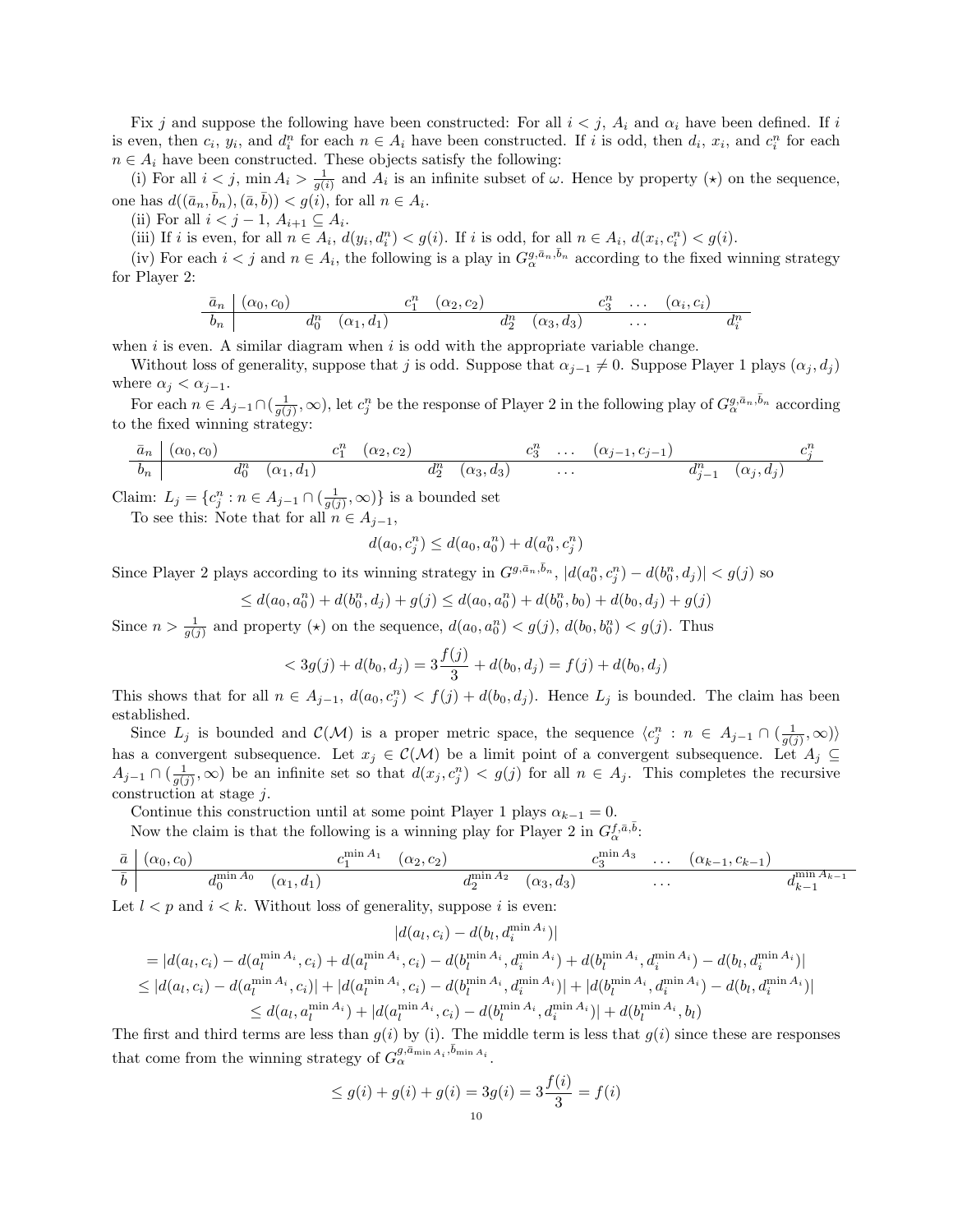Now let  $i < j < k$ . As an example, assume i is even and j is odd:

$$
|d(c_i, c_j^{\min A_j}) - d(d_i^{\min A_i}, d_j)|
$$
  
\n
$$
= |d(c_i, c_j^{\min A_j}) - d(d_i^{\min A_j}, d_j) + d(d_i^{\min A_j}, d_j) - d(y_i, d_j) + d(y_i, d_j) - d(d_i^{\min A_i}, d_j)|
$$
  
\n
$$
\leq |d(c_i, c_j^{\min A_j}) - d(d_i^{\min A_j}, d_j)| + |d(d_i^{\min A_j}, d_j) - d(y_i, d_j)| + |d(y_i, d_j) - d(d_i^{\min A_i}, d_j)|
$$
  
\n
$$
\leq |d(c_i, c_j^{\min A_j}) - d(d_i^{\min A_j}, d_j)| + d(d_i^{\min A_j}, y_i) + d(y_i, d_i^{\min A_i})
$$

The last two terms are less than  $g(i)$  since  $A_j \subseteq A_i$  and (iii). The first term is less than  $g(i) + g(j)$  since these come from Player 2 winning response in the appropriate play of  $G_{\alpha}^{g,\bar{a}_{\min A_j},\bar{b}_{\min A_j}}$ .

$$
\leq g(i) + g(j) + g(i) + g(i) = 3g(i) + g(j) = 3\frac{f(i)}{3} + \frac{f(j)}{3} < f(i) + f(j)
$$

So the above describes a winning strategy for  $G_{\alpha}^{f,\bar{a},\bar{b}}$ .  $\bar{a} \sim_{\alpha}^{f} \bar{b}$ . This completes the proof.

<span id="page-10-0"></span>These are all the results in pure metric space theory that will be needed.

#### 5. Admissibility

In order to establish bounds on the Scott rank that come from recursion theory or constructibility theory, one needs to look at admissible sets. KP has language  $\{\in\}$  where  $\in$  is a binary relation symbols. KP is a weak axiom system for set theory: It includes the basic axioms of set theory such as pairing, union, foundation, and others. The more distinguishing axioms schemes are  $\Delta_1$ -separation and  $\Sigma_1$ -replacement. An admissible set is a transitive set A so that  $(A, \in) \models$  KP. See [\[2\]](#page-14-11), [\[5\]](#page-14-12), [\[10\]](#page-14-13), or [\[11\]](#page-14-14) for more on admissible sets.

As usual in set theory, V will refer to the real universe.

**Definition 5.1.** An ordinal  $\alpha$  is an admissible ordinal if and only if there is an admissible set A so that  $A \cap ON = \alpha$ . If  $x \in \omega$ , then  $\alpha$  is an x-admissible ordinal if and only if there is an admissible set A with  $x \in A$  so that  $A \cap ON = \alpha$ .

For any  $x \in \omega$ ,  $\omega_1^x$  is the smallest ordinal  $\alpha$  so that  $L_{\alpha}(x) \models$  KP.

**Fact 5.2.** An ordinal  $\alpha$  is an x-admissible ordinal if and only if  $L_{\alpha}(x) \models$  KP.

If  $x \in \omega$ ,  $L_{\omega_1^x}(x)$  is the smallest admissible set containing x. The reals of  $L_{\omega_1^x}(x)$  are the x-hyperarithmetic elements.

 $\omega_1^x$  is the supremum of the x-hyperarithmetic ordinal as well as the supremum of the x-recursive ordinals.

An important fact about KP is that the well-founded part of any model of KP is a model of KP:

<span id="page-10-2"></span>**Fact 5.3.** (Truncation Lemma) Let  $\mathcal{B} = (B, \dot{\in}^{\mathcal{B}}) \models$  KP. Let WF( $\mathcal{B}$ ) be the collection of  $\dot{\in}^{\mathcal{B}}$  well-founded (in V) elements of B. Then  $WF(B) \models$  KP. Hence the Mostowski collapse of  $WF(B)$  is an admissible set.

*Proof.* See [\[2\]](#page-14-11), Lemma II.8.4.

Let L be any language. Let  $\mathscr{L}_{\infty,\omega}$  denote infinitary logic in the language L. If A is an admissible set, then  $\mathscr{L}_{\mathcal{A}} = (\mathscr{L}_{\infty,\omega})^{\mathcal{A}}$ . This is the admissible fragment of  $\mathscr{L}_{\infty,\omega}$  determined by  $\mathcal{A}$ .  $\mathscr{L}_{\mathcal{A}}$  is a countable admissible fragment if  $A$  is a countable admissible set. (See [\[2\]](#page-14-11) or [\[11\]](#page-14-14) for more information.) The following will be a useful method of constructing admissible sets:

<span id="page-10-1"></span>**Fact 5.4.** (Jensen's model existence theorem) Let A be a countable admissible set. Let  $\mathscr L$  be a language which is  $\Delta_1$  definable over A and contains a binary relation symbol  $\in$  and constant symbols  $\hat{a}$  for each  $a \in A$ . Let T be a consistent theory in the countable admissible fragment  $\mathscr{L}_\mathcal{A}$  which is  $\Sigma_1$  definable over  $\mathcal A$  and contains the following sentences:

 $(I)$  KP

(II) For each  $a \in A$ ,  $(\forall v)(v \in \hat{a} \Leftrightarrow \bigvee_{z \in a} v = \hat{z})$ .

Then there is a  $\mathcal{B} \models T$  so that  $WF(\mathcal{B})$  is transitive,  $\mathcal{A} \subseteq \mathcal{B}$ , and  $ON \cap B = ON \cap A$ .

Proof. See [\[10\]](#page-14-13) Section 4, Lemma 11 and [\[5\]](#page-14-12). Arguments using some form of this fact appear in the proof of Sacks theorem about countable admissible ordinals by Friedman and Jensen. A similar fact is used in Grilliot's omitting type proof of this theorem of Sacks (see [\[11\]](#page-14-14), Theorem 15).  $\Box$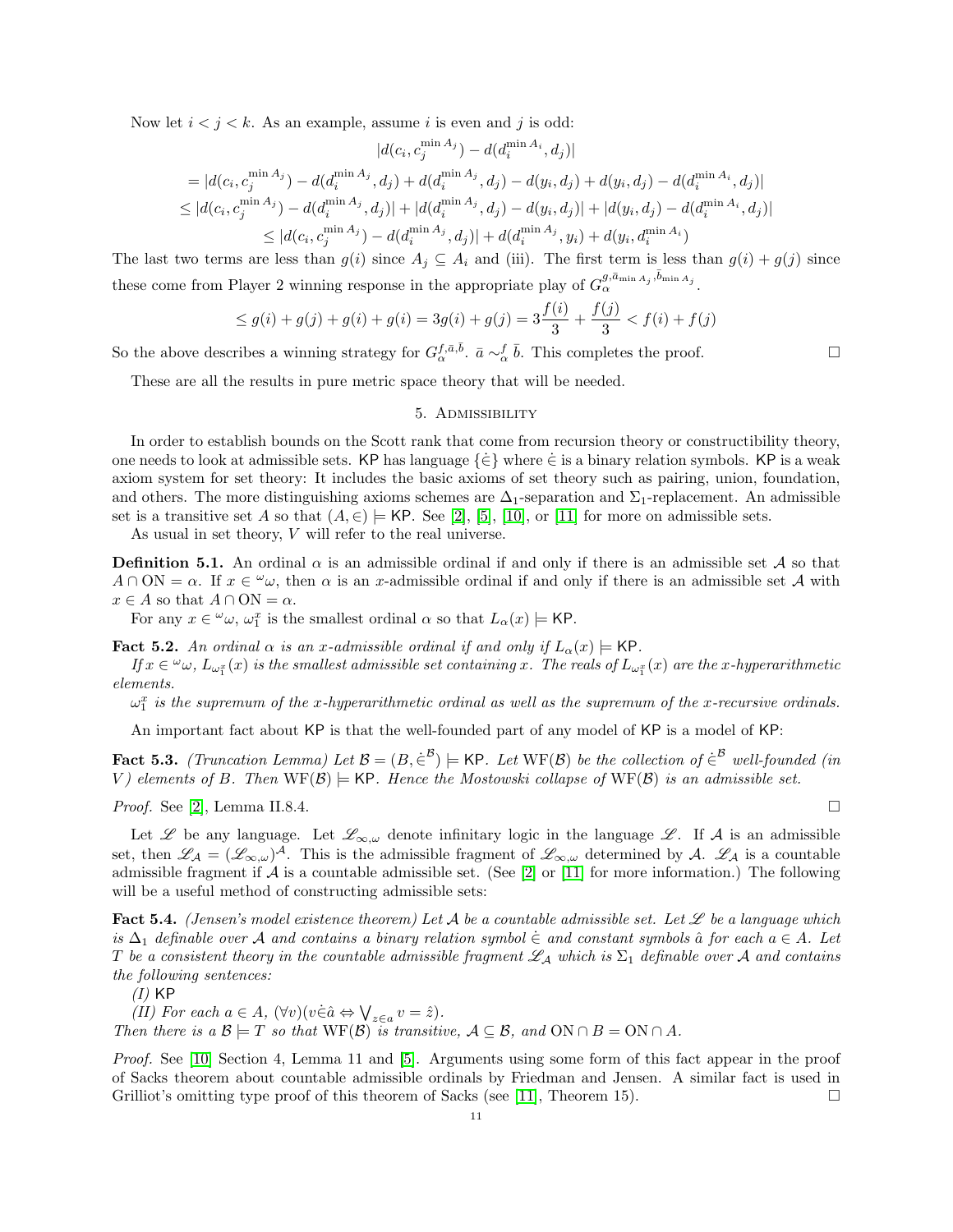Fact 5.5. (Barwise Compactness) Let A be a countable admissible set. Let Let a language which is  $\Delta_1$ over A. Let T be a theory in the countable admissible fragment  $\mathscr{L}_\mathcal{A}$  which is  $\Sigma_1$  over A. If every  $F \subseteq T$  so that  $F \in A$  is consistent, then T is consistent.

*Proof.* See [\[2\]](#page-14-11) Theorem III.5.6, [\[10\]](#page-14-13), Section 4, Corollary 8, or [\[5\]](#page-14-12).

Now returning back to metric spaces. The following fact expresses how to use an ill-founded ordinal  $\alpha$  to play the game  $\widetilde{G}_{\alpha}^{f, \bar a, \bar b}$  forever in V to produce an  $\mathscr U$ -automorphism:

<span id="page-11-0"></span>**Fact 5.6.** Let  $\bar{a}$  and  $\bar{b}$  be tuples in  $\mathcal{C}(\mathcal{M})$  (that is, tuples of M-Cauchy sequences) of the same length. If there exists an ill-founded model A of ZFC – P with  $WF(A)$  transitive so that  $M, \overline{a}, \overline{b} \in A$ ,  $A \models \overline{a} \sim_{\alpha}^f \overline{b}$  for some  $f \in \text{REC}$ , and  $\alpha$  is an ordinal of A which is ill-founded (in V), then there is a  $\mathcal U$ -automorphism of  $\mathcal{C}(\mathcal{M})$  taking  $\bar{a}$  to  $\bar{b}$ .

*Proof.* Note that since M is a metric space on  $\omega$ , the sets  $\mathcal{M}$ ,  $\bar{a}$ , and  $\bar{b}$  belong to WF(A). In A, fix a winning strategy for  $G_{\alpha}^{f, \bar{a}, \bar{b}}$  for Player 2.

Let  $\Phi : \omega \to \omega$  be a surjection such that for all  $k \in \omega$ ,  $\Phi^{-1}(\{k\})$  is infinite. Let  $c_{2i} = \Phi(i)$ . Let  $d_{2i+1} = \Phi(i)$ . (Recall that M is assumed to be a metric space with domain  $\omega$ .)

Since  $\alpha$  is ill-founded, externally in V, choose in V an infinite A-decreasing sequence of A-ordinals  $(\alpha_n)_{n\in\omega}$ : that is, for all  $n \in \omega$ ,  $\mathcal{A} \models \alpha_{n+1} < \alpha_n$ .

Using the winning strategy for Player 2, play as follows:

$$
\begin{array}{c|ccccccccc}\n\bar{a} & (\alpha_0, c_0) & c_1 & (\alpha_2, c_2) & c_3 & \dots & (\alpha_{k-1}, c_{k-1}) & \\
\hline\nb & d_0 & (\alpha_1, d_1) & d_2 & (\alpha_3, d_3) & \dots & d_{k-1} & \\
\end{array}
$$

where for even i,  $c_i$  are defined above and for odd i,  $d_i$  are defined above. For even i,  $d_i$  comes from the response of Player 2. Similarly for odd i,  $c_i$  comes from the response of Player 2. Since distance in  $\mathcal{C}(\mathcal{M})$ can be expressed as a  $\Delta_1$  statement in KP,  $\Delta_1$  absoluteness from A down to WF(A) and then up into V shows that distance is computed correctly in A. Hence in V, Player 2 has not lost any finite play of  $G_{\alpha}^{f,\bar{a},\bar{b}}$ described above. Since  $(\alpha_n)_{n\in\omega}$  is infinite decreasing, the game can always be extended. Playing the game forever in V produces a sequence  $(c_n)_{n\in\omega}$  and  $(d_n)_{n\in\omega}$  so that each finite portion of the sequence fits into the above play where Player 2 has not lost.

Let  $\Psi : \omega \to \omega$  be defined by  $\Psi(k) = d_k$ . Let  $\Lambda(k) = c_k$ .

Now to define a map  $\Xi: \mathcal{C}(\mathcal{M}) \to \mathcal{C}(\mathcal{M})$ : Let  $e \in \mathcal{C}(\mathcal{M})$ . Let  $e = (e^n)_{n \in \omega}$  be some M-Cauchy sequence representing e. Let  $\ell : \omega \to \omega$  be a strictly increasing sequence so that for all n,  $\Lambda(\ell(n)) = e^n$ . Let  $\Xi(e)$  be the element of  $\mathcal{C}(\mathcal{M})$  represented by the M-Cauchy sequence  $(\Psi(\ell(n)))_{n\in\omega}$ .

It straightforward (using argument similar to those of Section [3\)](#page-4-0) to check that  $\Xi$  is well-defined, that is, it does not depend on the Cauchy representation of e or the choice of  $\ell$ . Using the definition of  $G_{\alpha}^{f,\bar{a},\bar{b}},$  one can check that  $\Xi$  is a W-homomorphism and that  $\bar{a}$  is mapped to  $\bar{b}$ . By how  $\Phi$  was chosen, one can show that  $\Xi$  is actually surjective. Hence  $\Xi$  is a W-automorphism taking  $\bar{a}$  to b. (It should be noted that the fact that  $\Phi^{-1}(\{i\})$  is infinite for each  $i \in \omega$  is important for establishing these properties.)

In the following,  $\bar{a}$  and b are considered as tuples of M-Cauchy sequences. Since M is a metric space on  $\omega$ ,  $\bar{a}$  and  $\bar{b}$  may be coded as elements of  $\omega$ .

<span id="page-11-1"></span>**Fact 5.7.** If there is no  $\mathcal U$ -automorphism taking  $\bar a$  to  $\bar b$ , then  $R(\bar a, \bar b)<\omega_1^{\mathcal M\oplus \bar a\oplus \bar b}$  and in particular,  $\text{SR}(\bar a, \bar b)<$  $\omega_1^{\mathcal{M}\oplus \bar a \oplus \bar b}.$ 

([\[7\]](#page-14-4) Doucha) If there is no  $\mathcal U$ -automorphism taking  $\bar a$  to  $\bar b$ , then  $\text{SR}(\bar a, \bar b)$  is countable. Therefore, the Scott rank of a Polish metric space is at most  $\omega_1$ .

*Proof.* Suppose  $R(\bar{a}, \bar{b}) \geq \omega_1^{\mathcal{M} \oplus \bar{a} \oplus \bar{b}}$ .

Let  $\mathcal{A} = L_{\omega_1^{\mathcal{M} \oplus \bar{a} \oplus \bar{b}}} (\mathcal{M} \oplus \bar{a} \oplus \bar{b}).$  A is a countable admissible set.

Let  $\mathscr L$  be a language consisting of the following:

(i) A binary relation symbol  $\dot{\in}$ .

(ii) For each  $a \in A$ , a constant symbol  $\hat{a}$ .

 $\mathscr L$  is a language which is  $\Delta_1$ -definable in  $\mathcal A$ .

Now let T be the theory in the countable admissible fragment  $\mathscr{L}_A$  consisting of sentences indicated below: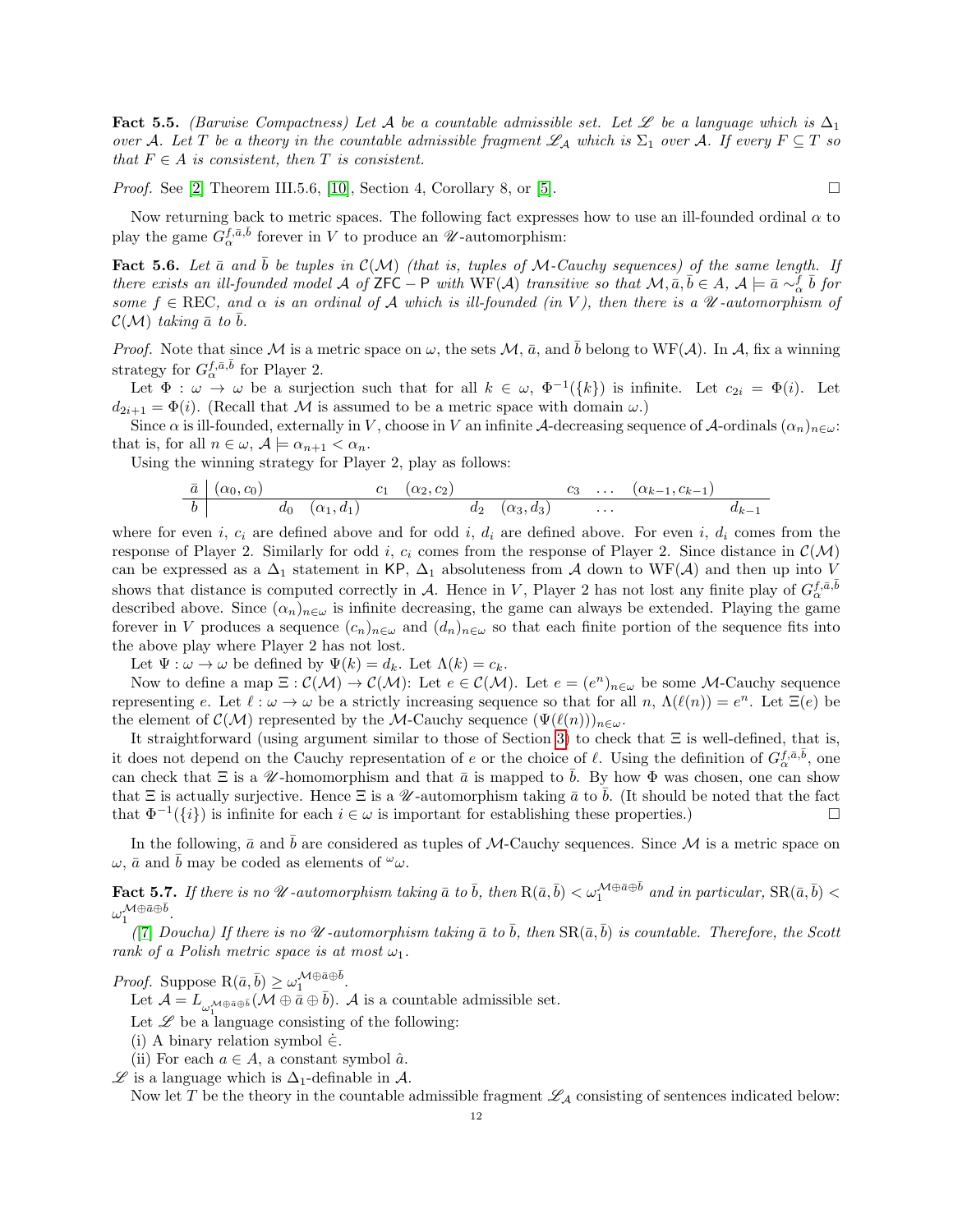$(I)$  ZFC  $-$  P.

(II) For each  $a \in A$ , " $(\forall v)(v \in \hat{a} \Leftrightarrow \bigvee_{z \in a} v = \hat{z})$ ".

(III) For each  $\alpha < \omega_1^{\mathcal{M}\oplus \bar{a}\oplus \bar{b}}$ , " $\bigwedge_{f\in\text{REC}} \hat{\bar{a}} \sim_{\alpha}^f \hat{\bar{b}}$ ".

T is  $\Sigma_1$  definable in A.

T is consistent. To see this, consider the structure B defined by: Let its domain be  $B = H_{\aleph_1}$ , the collection hereditarily countable sets. Let  $\dot{\in} = \in \upharpoonright H_{\aleph_1}$ . For each  $a \in A$ , let  $\hat{a}^B = a$ .  $B \models T$  since it was assumed that  $R(\bar{a}, \bar{b}) \geq \omega_1^{\mathcal{M} \oplus \bar{a} \oplus \bar{b}}.$ 

By Fact [5.4,](#page-10-1) there is a L-structure B so that  $\mathcal{B} \models T$ ,  $WF(\mathcal{B})$  is transitive,  $ON \cap B = ON \cap A = \omega_1^{\mathcal{M} \oplus \bar{a} \oplus \bar{b}}$ and A is an end extension of B. B must be ill-founded since no transitive set of ordinal height  $\omega_1^{\mathcal{M}\oplus \bar{\mathfrak{a}}\oplus \bar{\mathfrak{b}}}$ containing  $\mathcal{M} \oplus \bar{a} \oplus \bar{b}$  can be a model of ZFC – P. Hence by (III), there must be some illfounded B-ordinal  $\beta$  so that for any  $f \in \text{REC}, \mathcal{B} \models \bar{a} \sim_{\beta}^f \bar{b}.$ 

Fact [5.6](#page-11-0) shows that there is a  $\mathcal{U}$ -automorphism taking  $\bar{a}$  to  $\bar{b}$ . Contradiction.

Next, it will be shown that if  $R(\bar{a}, \bar{b}) \geq \omega_1^{\mathcal{M}}$ , then  $R(\bar{a}, \bar{b})$  is a limit of elements  $(\bar{e}, \bar{f})$  so that there is a W-automorphism of  $\mathcal{C}(\mathcal{M})$  taking  $\bar{e}$  to f.

In fact, in [\[7\]](#page-14-4) Proposition 2.4, it is shown that certain points have the property that every open neighborhood contains a perfect set of  $(\bar{e}, \bar{f})$  so that there is a W-automorphism of  $\mathcal{C}(\mathcal{M})$  taking  $\bar{e}$  to  $\bar{f}$ . It can also be shown that if  $R(\bar{a}, \bar{b}) \geq \omega_1^{\mathcal{M}}$ , then every open set containing  $(\bar{a}, \bar{b})$  has a perfect set of such  $(\bar{e}, \bar{f})$ . However, this fact is not necessary for producing the effective bound on Scott rank. The reader may choose to skip all the comments about perfect sets in the following two results.

If one wants the perfect set result, one will need the following effective perfect set theorem:

<span id="page-12-0"></span>**Fact 5.8.** (Harrison) Let  $r \in \omega$ . Suppose X is a r-recursively presented Polish space. If a  $\Sigma_1^1(r)$  set A contains a member which is not  $\Delta_1^1(r)$  (i.e. r-hyperarithmetic), then A contains a perfect subset.

*Proof.* See [\[13\]](#page-14-15) for more on recursively presented Polish space and [13] Theorem 4F.1.  $\square$ 

<span id="page-12-1"></span>Fact 5.9. Let  $\bar{a}$  and  $\bar{b}$  be tuples of elements of  $\mathcal{C}(\mathcal{M})$  of the same length p. Suppose  $R(\bar{a}, \bar{b}) \geq \omega_1^{\mathcal{M}}$  and there are no U-automorphisms of  $\mathcal{C}(\mathcal{M})$  taking  $\bar{a}$  to  $\bar{b}$ . Then for any  $\bar{n} \in \overset{2p}{P}M$  and  $m \in \omega$ , if  $(\bar{a}, \bar{b}) \in B_{\perp}(\bar{n})$  (the open ball around  $\bar{n}$  of size  $\frac{1}{m}$  in the metric on <sup>2p</sup>C(M)), then there is some  $(\bar{e}, \bar{f}) \in B_{\frac{1}{m}}(\bar{n})$  for which there is a  $\mathscr U$ -automorphism taking  $\bar e$  to  $\bar f$ .

In fact, there is a perfect set of such  $(\bar{e}, f)$ .

*Proof.* Fix  $m \in \omega$  and  $\bar{n} \in {}^{2p}M$  so that  $(\bar{a}, \bar{b}) \in B_{\frac{1}{m}}(\bar{n})$ .

Let  $\mathcal{A} = L_{\omega_1^{\mathcal{M}}}(\mathcal{M})$ . A is a countable admissible set.

(Some remarks before continuing: Since  $\bar{a}$  and  $\bar{b}$  are tuples of M-Cauchy sequences, they are coded by reals. As it will be shown below,  $\bar{a}$  and  $\bar{b}$  can not belong to A. Thus one cannot mention  $\bar{a}$  or  $\bar{b}$  in any countable fragment associated to the admissible set A. However,  $\bar{n}$  is a tuple of elements of M which is essentially a tuple of integers (since M was assumed to be a metric space on  $\omega$ ). Thus  $\bar{n}$  belongs to any admissible set. One is permitted to refer to  $\bar{n}$ . Although  $\bar{a}$  and  $\bar{b}$  cannot be mentioned in the theory, these elements will be used to (externally in  $V$ ) verify the consistency of the theory. The details follow as the proof resumes below.)

Let  $\mathscr L$  be a language consisting of the following:

(i) A binary relation symbol  $\in$ .

(ii) For each  $a \in A$ , a constant symbol  $\hat{a}$ .

(iii) Two new constant symbols  $\dot{\vec{e}}$  and  $\dot{\vec{f}}$ .

 $\mathscr L$  is a language which is  $\Delta_1$  definable in  $\mathcal A$ .

Now let T be the theory in the countable admissible fragment  $\mathscr{L}_{\mathcal{A}}$  consisting of the sentences indicated below:

 $(I)$  ZFC  $- P$ .

(II) For each  $a \in A$ , " $(\forall v)(v \in \hat{a} \Leftrightarrow \bigvee_{z \in a} v = \hat{z})$ ".

- (III) " $d_{2p}(\hat{\bar{n}}, \langle \dot{e}, \dot{f}) \rangle < \frac{1}{m}$ " where  $d_{2p}$  is the metric on <sup>2p</sup>C(M).
- (IV) For each  $\alpha < \omega_1^{\mathcal{M}}$ , " $\bigwedge_{f \in \text{REC}} \dot{\bar{e}} \sim_{\alpha}^f \dot{\bar{e}}$ ".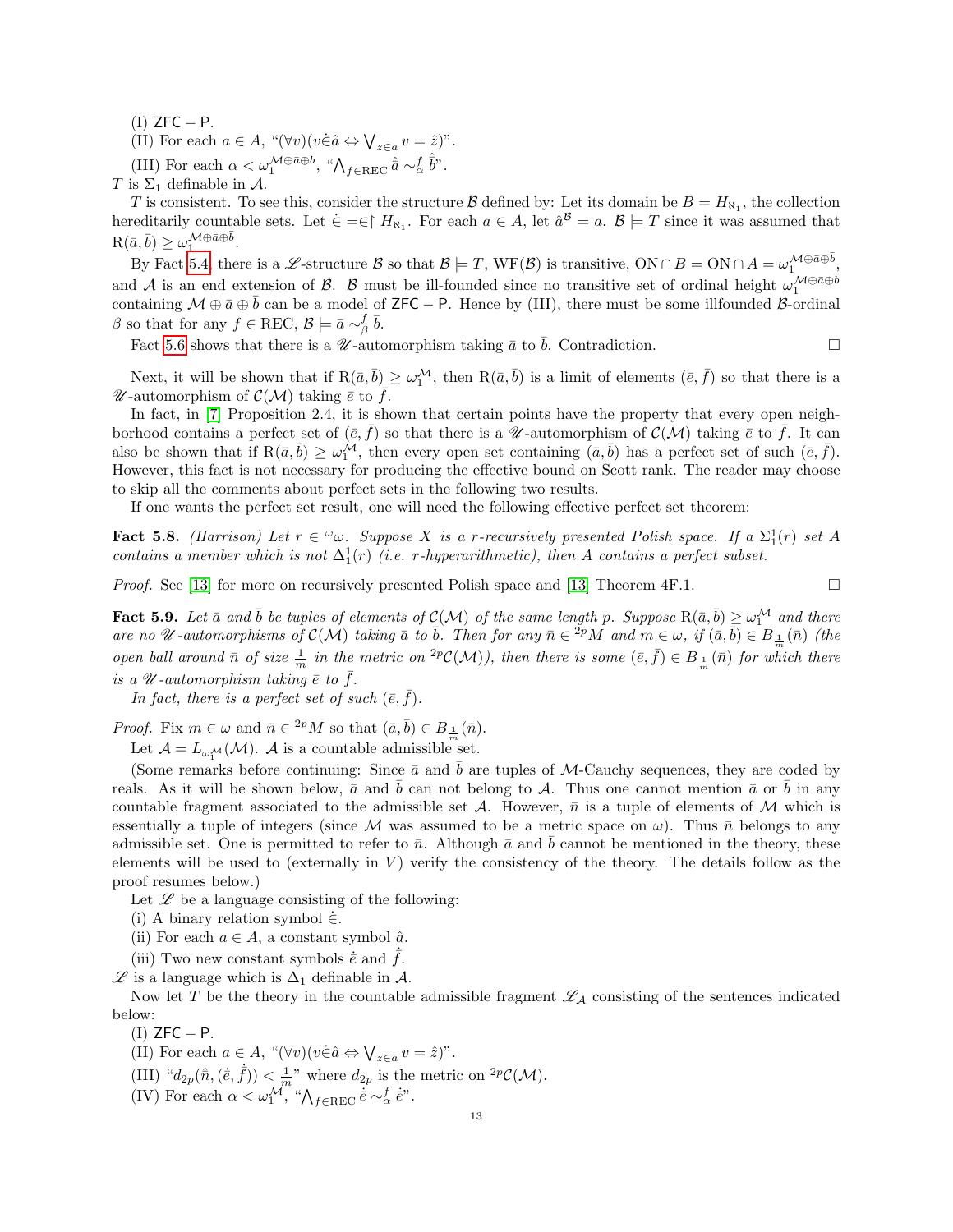If one want the perfect set version of this result, add on the following

(V) For all  $\alpha < \omega_1^{\mathcal{M}}, \ ^{\shortparallel}(\dot{\bar{e}}, \dot{\bar{f}}) \notin L_{\alpha}(\hat{\mathcal{M}})^{\shortparallel}.$ 

In either case, T is  $\Sigma_1$  definable in A.

T is consistent. To see this: Consider the following structure B. Its domain is  $B = H_{\aleph_1}$ .  $\dot{\in}^B = \in \upharpoonright H_{\aleph_1}$ . For each  $a \in A$ , let  $\hat{a}^{\mathcal{B}} = a$ . Let  $\dot{\bar{e}}^{\mathcal{B}} = \bar{a}$  and  $\dot{\bar{f}}^{\mathcal{B}} = \bar{b}$ .  $\mathcal{B} \models T$  since  $R(\bar{a}, \bar{b}) \geq \omega_1^{\mathcal{M}}$ .

For those interested in the perfect set version, to see (V), note that  $\omega_1^{\mathcal{M}\oplus \bar{a}\oplus \bar{b}} > \omega_1^{\mathcal{M}}$ . If not, then  $R(\bar{a}, \bar{b}) \geq \omega_1^{\mathcal{M}} \geq \omega_1^{\mathcal{M} \oplus \bar{a} \oplus \bar{b}}$ . By Fact [5.7,](#page-11-1) there is a *U*-automorphism taking  $\bar{a}$  to  $\bar{b}$ . This contradicts the assumption on  $(\bar{a}, \bar{b})$ . Since  $\omega_1^{\mathcal{M} \oplus \bar{a} \oplus \bar{b}} > \omega_1^{\mathcal{M}}, \mathcal{M} \oplus \bar{a} \oplus \bar{b}$  can not belong to any admissible set of ordinal height  $\omega_1^{\mathcal{M}}$ . In particular,  $(\bar{a}, \bar{b}) \notin L_{\omega_1^{\mathcal{M}}}(\mathcal{M})$ . This shows the model  $\mathcal{B}$  satisfies (V).

By Fact [5.4,](#page-10-1) there exists some model  $\mathcal{B} \models T$  so that WF( $\mathcal{B}$ ) is transitive and ON ∩ B = ON ∩ A. Let  $\bar{e} = \dot{\bar{e}}^{\mathcal{M}}$  and  $\bar{f} = \dot{\bar{e}}^{\mathcal{M}}$ . As before, B must be ill-founded. In B, there is some ill-founded B-ordinal  $\alpha$  so that  $\mathcal{B} \models \bar{e} \sim_{\alpha}^f \bar{f}$ , for any  $f \in \text{REC}$ . So by Fact [5.6](#page-11-0) in V, there is a  $\mathcal{U}$ -automorphism taking  $\bar{e}$  to  $\bar{f}$ . By absoluteness,  $(\bar{e}, \bar{f}) \in B_{\frac{1}{m}}(\bar{n})$ . Hence  $(\bar{e}, \bar{f})$  is the desired element.

For the perfect set version, note that the set of C of elements  $(\bar{u}, \bar{v}) \in B_{\frac{1}{m}}(\bar{n})$  so that there is a  $\mathscr{U}$ automorphism taking  $\bar{u}$  to  $\bar{v}$  is a  $\Sigma_1^1(M)$  set. By (V), the element  $(\bar{e}, \bar{f})$  produced above is not in  $L_{\omega_1^{\mathcal{M}}}(\mathcal{M})$ , so in particular not  $\Delta_1^1(\mathcal{M})$ . Hence C must contain a perfect subset by Fact [5.8.](#page-12-0)

## 6. Main Results

<span id="page-13-0"></span>**Definition 6.1.** Let  $\mathscr L$  be a language and let N be an  $\mathscr L$ -structure. N is rigid if and only if there are no nontrivial  $\mathscr{L}\text{-automorphisms of }\mathcal{N}.$ 

<span id="page-13-1"></span>**Theorem 6.2.** Let M be a metric space on  $\omega$ . Suppose  $\mathcal{C}(\mathcal{M})$  is a rigid Polish metric space. Then  $\text{SR}(\mathcal{C}(\mathcal{M})) < \omega_1^{\mathcal{M}}$ .

Proof. Suppose  $\text{SR}(\mathcal{C}(\mathcal{M})) \geq \omega_1^{\mathcal{M}}$ . This means for each  $\alpha < \omega_1^{\mathcal{M}}$ , there is some  $\bar{a}_{\alpha}$  and  $\bar{b}_{\alpha}$  so that  $\bar{a}_{\alpha} \neq \bar{b}_{\alpha}$ (as elements of  $\mathcal{C}(\mathcal{M})$ ) and  $\overline{a} \sim_{\alpha}^{\overline{f}} \overline{b}$  for any  $f \in \text{REC}$ . Note that for  $\alpha \neq \beta$ , the length of  $\overline{a}_{\beta}$  and  $\overline{a}_{\beta}$  may not be the same.

Let  $\mathcal A$  be  $L_{\omega_1^{\mathcal M}}(\mathcal M)$ . Let  $\mathscr L$  be a language consisting of:

- (i) A binary relation symbol  $\dot{\in}$ .
- (ii) For each  $a \in A$ , a constant symbol  $\hat{a}$ .
- (iii) Three new constant symbols  $\dot{n}$ ,  $\dot{e}$ , and  $\dot{f}$ .

 $\mathscr{L}$  is  $\Delta_1$  definable over *A*.

If  $n \in \omega$  and  $r \in \omega$ , let  $c_n(r)$  denote the element of  $\omega$  coded by r (under some fixed recursive coding of n-tuples of reals by a single real).

Let T be the following theory in the countable admissible fragment  $\mathscr{L}_\mathcal{A}$  consisting of the sentences indicated below:

 $(I)$  ZFC – P

(II) For each  $a \in A$ , " $(\forall v)(v \in \hat{a} \Leftrightarrow \bigvee_{z \in a} v = \hat{z})$ ".

(III) " $\dot{n}\dot{\in}\hat{\omega}$ ". " $\dot{e}$  and  $\dot{f}$  are functions from  $\hat{\omega}$  to  $\hat{\omega}$ ".

(IV) " $c_n(\hat{e})$  and  $c_n(\hat{f})$  are tuples of M-Cauchy sequences". " $c_n(\hat{e}) \neq c_n(\hat{f})$  as M-Cauchy sequences".

(V) For each  $\alpha < \omega_1^{\mathcal{M}}$ , " $\bigwedge_{f \in \text{REC}} c_n(\dot{e}) \sim_{\alpha}^f c_n(\dot{f})$ ".

T is  $\Sigma_1$  definable over A.

To see that T is consistent, one needs to use Barwise compactness. Let  $F \subset T$  be such that  $F \in A$ . Since  $F \in \mathcal{A}$ , there is an  $\alpha < \omega_1^{\mathcal{M}}$  that bounds all the  $\beta$ 's that appear in statements of type (IV). Consider the model B defined by: Its domain is  $B = H_{\aleph_1}$ .  $\in^{\mathcal{B}} = \in \upharpoonright \mathcal{B}$ . For each  $a \in A$ ,  $\hat{a}^{\mathcal{B}} = a$ . Let  $\hat{n}^{\mathcal{B}} = |\bar{a}_{\alpha}|$ . Let e and f be two reals so that  $c_{|\bar{a}_{\alpha}|}(e) = \bar{a}_{\alpha}$  and  $c_{|\bar{a}_{\alpha}|}(f) = \bar{b}_{\alpha}$ . It is clear that  $\mathcal{B} \models F$ . By Barwise compactness, T is consistent.

Now Fact [5.4](#page-10-1) gives a model  $\mathcal{B} \models T$  so that  $WF(\mathcal{B})$  is transitive,  $\mathcal{A} \subseteq \mathcal{B}$ , and  $ON \cap \mathcal{B} = ON \cap \mathcal{A} = \omega_1^{\mathcal{M}}$ . Let  $\bar{e} = c_{\dot{n}^{\mathcal{B}}}(\dot{e}^{\mathcal{B}}), \ \bar{f} = c_{\dot{n}^{\mathcal{B}}}(\dot{f}^{\mathcal{B}})$ . Since M is a metric space on  $\omega$ , all M-Cauchy sequences in  $\mathcal{B}$  belong to WF(B). Hence  $\bar{e}, \bar{f} \in \text{WF}(\mathcal{B})$ . By  $\Delta_1$ -absoluteness from B down to WF(B) and then up to V, one can show that for all  $\alpha < \omega_1^{\mathcal{M}}, \bar{e} \sim_{\alpha}^{\mathcal{F}} \bar{f}$  for all  $f \in \text{REC}$ . Also by  $\Delta_1$ -absoluteness,  $\bar{e} \neq \bar{f}$ . However  $\mathcal{M} \oplus \bar{e} \oplus \bar{f}$  is in the admissible set WF(B) (by Fact [5.3\)](#page-10-2) which has ordinal height  $\omega_1^{\mathcal{M}}$ . Hence  $\omega_1^{\mathcal{M}\oplus\bar{\epsilon}\oplus\bar{f}} = \omega_1^{\mathcal{M}}$ . Fact [5.7](#page-11-1) implies